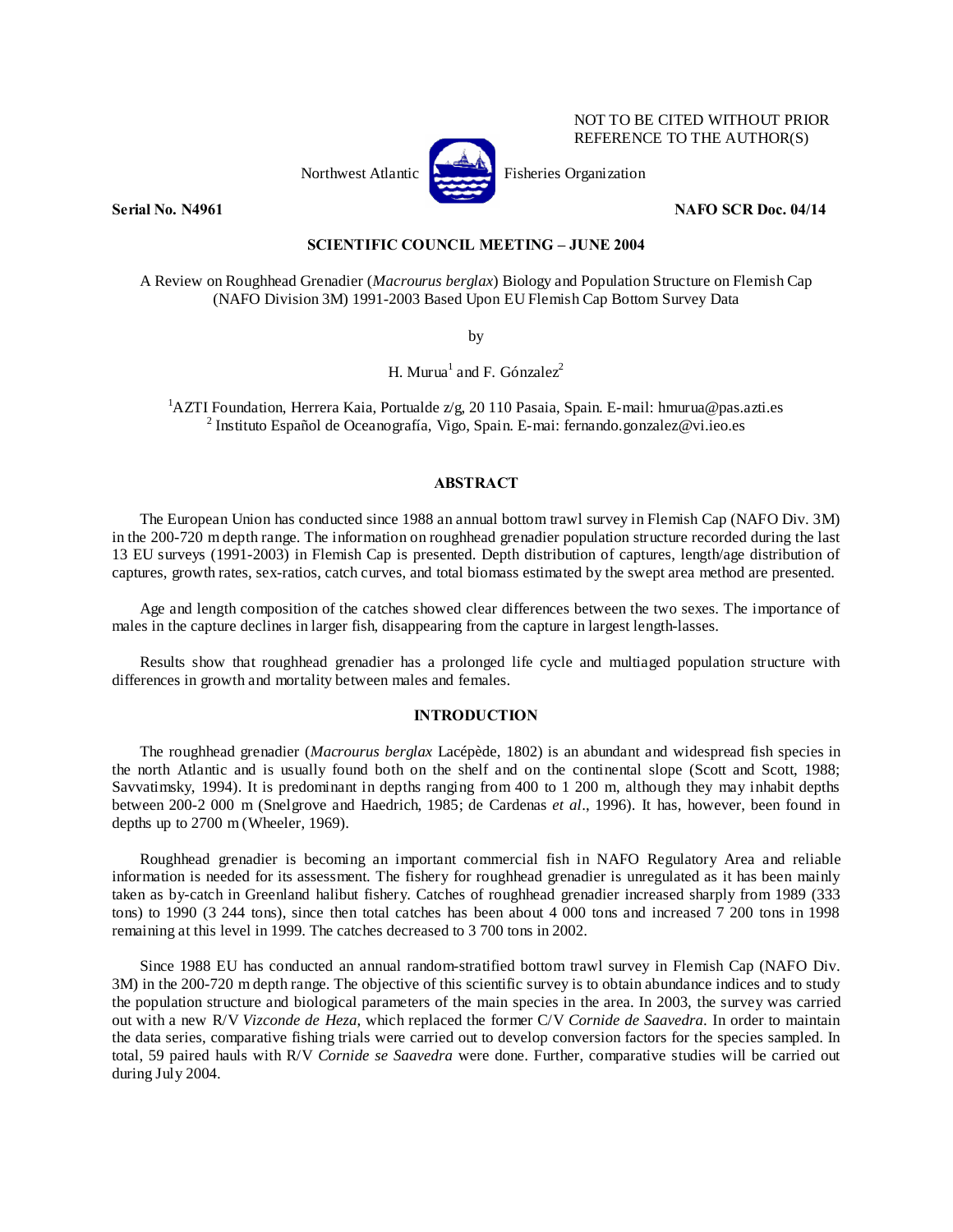Limited information on age structure and growth rate of *M. berglax* is available in scientific literature. Savvatimsky (1971, 1984, 1989, 1994) and Jorgensen (1996) have carried out studies on this species in the NW Atlantic (NAFO Div. 0, 2GHJ, 3K and 1ABCD respectively), basing findings on age readings from scales. The age structure and growth parameters of roughhead grenadier have been estimated by Murua (2003) from otolith readings of specimens captured in NAFO Div. 3LMN. Validation of age estimates derived from otolith reading has been presented by Rodríguez-Marín *et al.* (2002). Eliassen (1983) also performed age estimation by otolith reading from roughhead caught in the continental slope of Norway.

This paper presents some biological data and population structure of roughhead grenadier in Flemish Cap during the period 1991-2003. The results are presented taking into account that the survey only covers the shallowest distribution area of roughhead grenadier.

### **MATERIAL AND METHODS**

Data on roughhead grenadier for the 1991-2003 period were collected on the annual random-stratified bottom trawl surveys carried out by the European Union on the area (Casas, 2004). Data on age structure and sex-ratio are only available for the 1994-2003 period. Otolith sampling began in 1994, and since then a total of 4 805 otoliths have been read. Annual length-age keys have been applied for each year. For years when otoliths were not sampled the mean 96-97 age-length key (the most consistent readings) were applied.

Otoliths were broken through the nucleus and read by transmitted light (Casas, 1994). Many difficulties in reading Macrouridae age from otoliths and scales have been reported previously (Savvatimsky, 1984). Age reading in larger fish (more than 9 years old) is even more complicated, because many rings are present and they lie close to each other. Nevertheless, intercalibration of readings between three readers has been done and 80% of agreement has been reached. Differences were +1 year in otoliths between 2-10 years and 1, 2 years in older than 10 years (Rodríguez-Marín *et al.*, 2002).

Individuals were measured from tip of snout to base of first anal-fin ray, in 0.5 cm intervals, as adopted by NAFO in June 1980 (Atkinson, 1991) as a standard measurement for roundnose and roughhead grenadiers. Length is presented as pre-anal-fin length (AFL) and data are given in 1 cm intervals. Total weight was recorded accurate to the nearest 10 g.

## **RESULTS AND DISCUSSION**

Total biomass of roughhead grenadier estimated by the swept area method by strata is presented in Table 1 and for the whole bank in Fig. 1. Biomass increased from 1989 to 1993, since then the biomass has decreased steadily, with the exception of 1998 year, up to 2000, and in 2001 total biomass increased again. Biomass decreased in 2002 to the level of 1 440 tons and then increased reaching the second highest level (3 175 tons) of the time series in 2003. Mean catch per trawl by strata and whole bank data are presented in Table 2. The results indicate that roughhead grenadier occupies the deepest part of the area studied and the abundance and biomass increase with depth, as is evidenced by other authors (de Cardenas *et al*., 1996).

Table 3 shows length distributions of roughhead grenadier for the 1991-2003 period. Captures are dominated by the 14-20 cm length-lasses, 51% of the total catch. The average AFL for both sexes is 15.2 cm. This value is smaller than the values found by Savvatimsky (1994) and de Cardenas *et al*. (1996). The former gives an average AFL of 19.8 cm (51.25 cm total length) for Div. 3K, and the latter gives a mean AFL of 21.12 cm (54.39 cm TL) for specimens caught in a long-line survey in Div. 3LMN. These differences are related to the fishing gear employed and depth where fish were caught, because length has a tendency to increase with depth, from the shallowest stratum to the deepest (Cárdenas *et al*., 1996). It should be noted that the proportion of 2-8 length range has increased considerably to around 36% during 2003 surveys, it may be a sign of a good year class recruiting to the population. Moreover, due to this increase the proportion of the 14-20 length range decreased to around 35% in 2003 (Table 3).

Annual length frequencies by sex are presented in Fig. 2. The importance of males in the capture declines in larger fish and they disappear from the capture in largest length-classes. Largest male found in the scientific surveys was 26 cm while females are larger reaching 35 cm long. Average AFL for females is also greater than for males. Female's mean AFL for the 1993-2003 period in Flemish Cap was 16.3 cm, while mean AFL for males was 15.0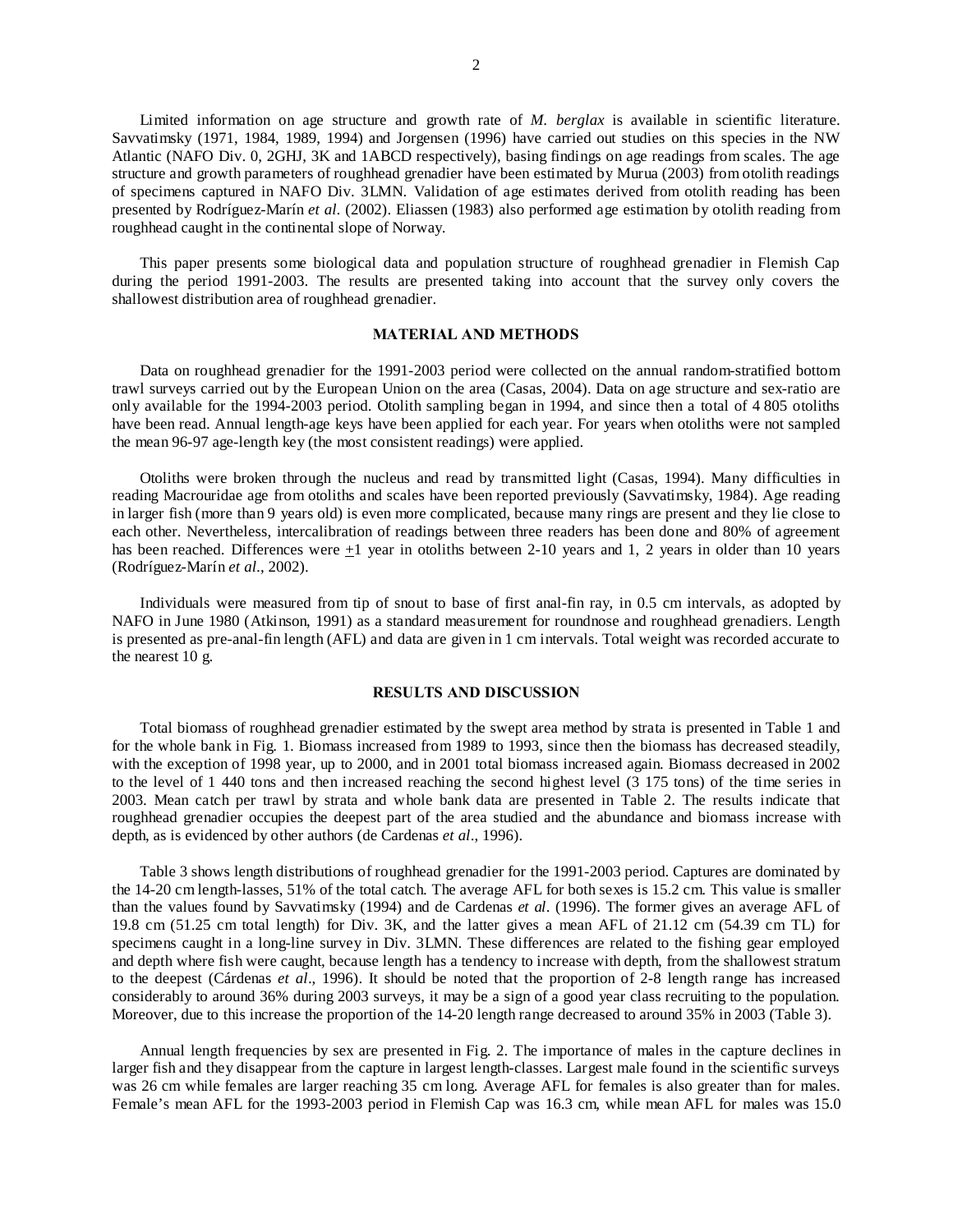cm. This sexual difference is consistent with data found in the literature. Savvatimsky (1989) gives an average AFL of 18 cm (47 cm total length) and 21.2 cm (54.6 cm total length) for males and females respectively in Div. 3LKN. Those differences have also been seen in the commercial fleet in Div. 3LN, where females are larger than males (Junquera *et al*., 2001).

The mean AFL-age key for 1994-2003 is given by sex in Table 4. Table 5 shows age composition by sexes for roughhead grenadier in Flemish Cap in 1993-2003. The oldest male found in the period studied was 20 years old and the oldest female 21 years old. Mean age for females in Flemish Cap in the 1993-2003 period was 7.5 years, while mean age for males was 7.1 years. Savvatimsky (1994) for Div. 0B, 2GH and 3K found similar differences.

Interannual differences in length and age are shown in Fig. 2 and 3. The 1984-1986 cohorts dominated the catches during the first years. The importance of these annual classes has declined sharply during last 4 years and the 1990-91 cohorts now dominate captures, although their importance has declined in 2003. In 2003, more than 20% of the individuals in the survey were composed by individuals of age 2; this 2001 year-class is by far the most abundant year-class at age 2 in the time series.

Female-ratio in the whole study period is 50%. This value is lower that the one found by de Cardenas *et al*. (1996) in Div. 3LMN, where females made up 71.4% of the catch. However, this difference could be explained due to the different area covered by both surveys. As length increases in relation to depth in many species, the 'bigger deeper' distribution (Merrett *et al*., 1991; Gordon and Bergstad, 1992), the female ratio might increase also in the deeper water areas.

Figures 4 and 5 present sex-ratio by age and by length respectively, for the whole study period. In the sex-ratio, female proportion fluctuated around 40%-50% the first 10-12 years (up to 20 cm in length) and increased to 75% at 13 years (22 cm) and 80% at 14 years (24 cm). Following this age, females made up 100% of the catch. Similar sexratio, with males being more abundant in the central part of the population, is described by Savvatimsky (1994) for north-western Atlantic.

The increment in the female-ratio can be due to different reasons: sexual differences in growth rate, in mortality or a combination of both. In this case, there are certainly sexual differences in growth, which are reflected in the mean length at age and in the different growth curves presented in this study.

Logarithmic regression lines (Fig. 6), fitted to mean length at age by sex, show that males growth rate declines when reaching 18 cm long, around 9 years old, while females do not decline growing until reaching 34-35 cm, around 20 years old. This result was also observed by Savvatimsky (1994), Jorgensen (1996) and Rodríguez-Marín *et al.* (2002). Moreover, mean length at age for all year studied is similar for males and females for ages under 9 years, but males grow slower from this length onwards. Mean lengths at age are higher than those obtained by Savvatimsky (1994) for NAFO Div. 0B, 2GH and 3K. Savvatimsky (1994) and Jorgensen (1996) described similar growing pattern using scales for ageing fish, they found that the differences between sexes in size at age come about from 10 years onwards. This fact could be explained due to the different ageing method used or due to different latitude of the sampling areas where specimens were obtained, because temperature differences would cause slower growth and a delay in reaching sexual maturity (Rodríguez-Marín *et al.*, 2002). Table 6 shows the estimated parameters of the Von Bertalanffy equations (fitting individual length at age by non-linear regression (Marquardt, 1963)) and the equations for logarithmic growth regression curves for all the period studied.

On the other hand, it seems that there are some differences in mortality between both sexes, since males disappear from the capture in larger length-classes. Total mortality by sex was calculated from catch curves, fitting regression lines by sex to ages fully recruited to the fishery, using data of ten years (1994-2003). Both sexes are fully recruited at age 7 and the mortality obtained is different for bots sexes: 0.25 for females and 0.48 for males (Fig. 7).

Length-weight relationships by sex are shown in Table 7 for all the years studied. The relationship between fish length (AFL) and fish weight was assumed to be adequately expresses by the exponential function. Figure 8 shows the length-weight relationship by sexes in 2003 survey.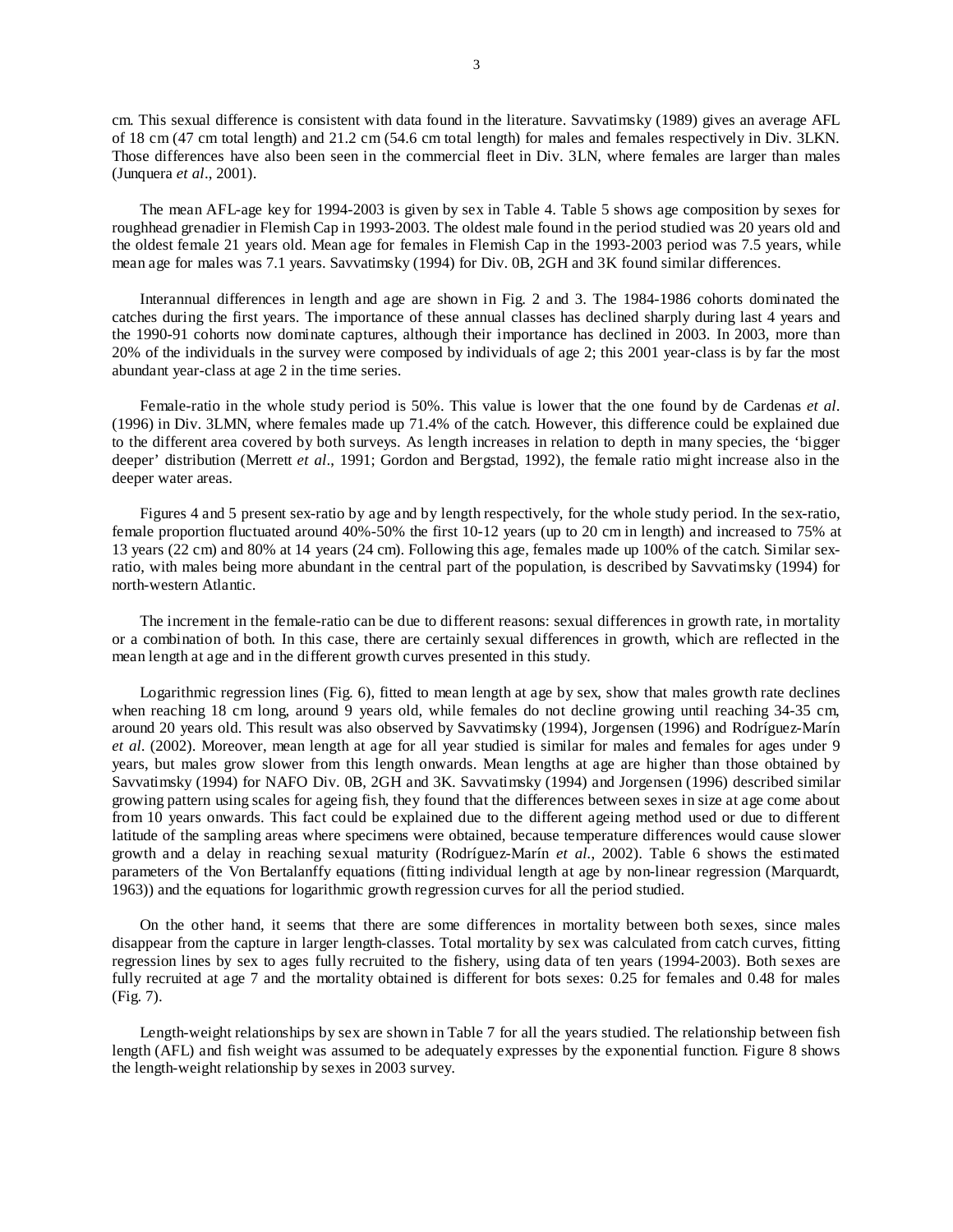Data available show that roughhead grenadier has a prolonged life cycle and multiaged population structure with differences in growth and mortality between males and females. The complex multy-mode length structure and a slow growth are characteristic of deepwater fishes, including grenadiers (Hureau *et al*., 1979; Casas, 1994; Savvatimsky, 1994). All this results must be taken with care due to the small proportion of the roughhead grenadier distribution area covered by the survey.

#### **REFERENCES**

- ATKINSON, D. B. 1991. Relationships between pre-anal fin length and total length of Roughhead Grenadier (*Macrourus berglax* Lacépède) in the Northwest Atlantic. *J. Northw. Atl. Fish. Sci*., **11**: 7-9.
- CASAS, J. M. 1994. Age Structure of Roughhead Grenadier (*Macrourus berglax*) on Flemish Cap, 1994. *NAFO SCR Doc.*, No. 80, Serial No. N2459, 5 p.
- CASAS, J. M. 2004. Results from the bottom trawl survey of Flemish Cap in July 2003. *NAFO SCR Doc.*, No. 21, Serial No. N4969.
- DE CARDENAS, E., J. M. CASAS, R. ALPOIM, and H. MURUA. 1996. Preliminary Results of the european Long-line Suuvey in the NAFO Regulatory Area. *NAFO SCR Doc.*, No. 34, Serial No N2709, 6 p.
- ELIASSEN, J. E. 1983. Occurrence, gonad development and age distribution of the roughhead grenadier (Macrourus berglax Lacepede) (Gadiformes, Macrouridae) along the Continental slope of northern Norway. *ICES, Demersal Fish Committee*, C.M. Doc., No. 1983 /G:41.
- GORDON, J. D. M., and BERGSTAD, O. A. (1992). Species composition of demersal fish in the Rockall Troug, north-eastern Atlantic, as determined by different trawls. Journal of Marine Biological Association of the United Kingdom, **72**: 213-230.
- HUREAU, J. C., P. GEISTDORFER, and M. RANNOU. 1979. The cology of deep-sea benthic fish. *Sarsia*, **64** (1- 2): 103-108.
- JORGENSEN, O. A. 1996. Distribution and Biology of Grenadiers (Macrouridae) in West Greenland Waters. *J. Northw. Atl. Fish. Sci.*, **18**: 7-29
- JUNQUERA, S., A VAZQUEZ, H. MURUA, E. ROMAN and J. L. DEL RIO. 2001. Spanish Research Report for 2000. *NAFO SCS Doc.*, No. 18, Serial No. 4402, 24 p.
- MARQUARDT, D. W. 1963. An algorithm for least-squares estimation of nonlinear parameters. *J. Soc. Indust. Appl. Math.*, **11**: 431-441.
- MERRETT, N. R., R. L. HAEDRICH, J. D. M. GORDON, and M. STEHMANN. (1991). Deep demersal fish assemblage structure in the Porcupine Seabight (eastern North Atlantic): results of single warp trawling at lower slope to abyssal soundings. *J. Mar. Biol. Assoc. U.K*., 71, 359-374.
- MURUA, H. 2003b. Population structure, growth and reproduction of roughhead grenadier on the Flemish Cap and Flemish Pass. *J. Fish Biol*., **63**: 356–373.
- RODRÍGUEZ-MARÍN, E., M. RUIZ, and A. SARASUA. 2002. Validation of roughhead grenadier (*Macrourus berglax*) otolith reading. *J. Appl. Ichthyology* **18**: 70-80.
- SAVVATIMSKY, P. I. 1971. On age readings in grenadiers (Macrouriformes). *Vopr. Ikhtiol.,* **11**(3): 495-501.
- SAVVATIMSKY, P. I. 1984. Biological Aspects of Roughhead Grenadier (*Macrourus berglax*) from Longline Catches in the Eastern Grand Bank Area, 1982. *NAFO Sci. Coun. Studies*, **7**: 45-51.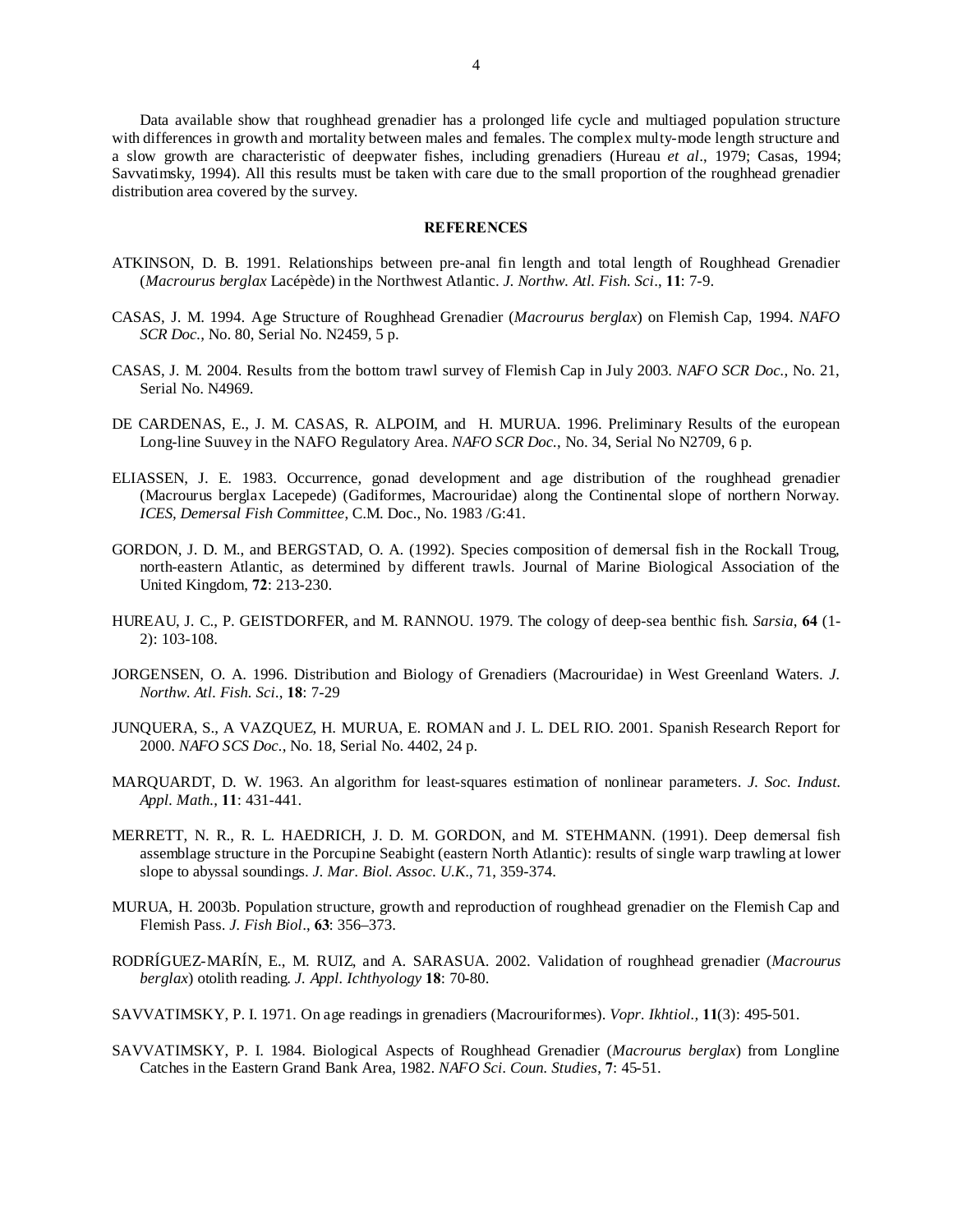- SAVVATIMSKY, P. I. 1989. Investigations of Roughhead Grenadier (*Macrourus berglax* L) in the Northwest Atlantic, 1967-83. *NAFO Sci. Coun. Studies*, **13**: 59-75.
- SAVVATIMSKY P.I. 1994. Age Structure of of Roughhead Grenadier (*Macrourus berglax*) in the Northwest Atlantic, 1985. *NAFO Sci. Coun. Studies*, **20**: 53-64.
- SCOTT, W. B., and M. G. SCOTT. 1988. Atlantic fishes of Canada*. Can Bull. Fish. Aquat. Sci.*, 219, 731 pp.
- SNELGROVE, P. V. R., and R. L. HAEDRICH. 1985. Structure of the deep demersal fish-fauna off Newfoundland. *Mar. Ecol. Prog. Ser.*, **27**: 99-107
- WHEELER, A. 1969. The fishes of the British Isles and Northwest Europe: Anacanthini (p. 255.259). MacMillan and Co. Ltd., London England, 613 p.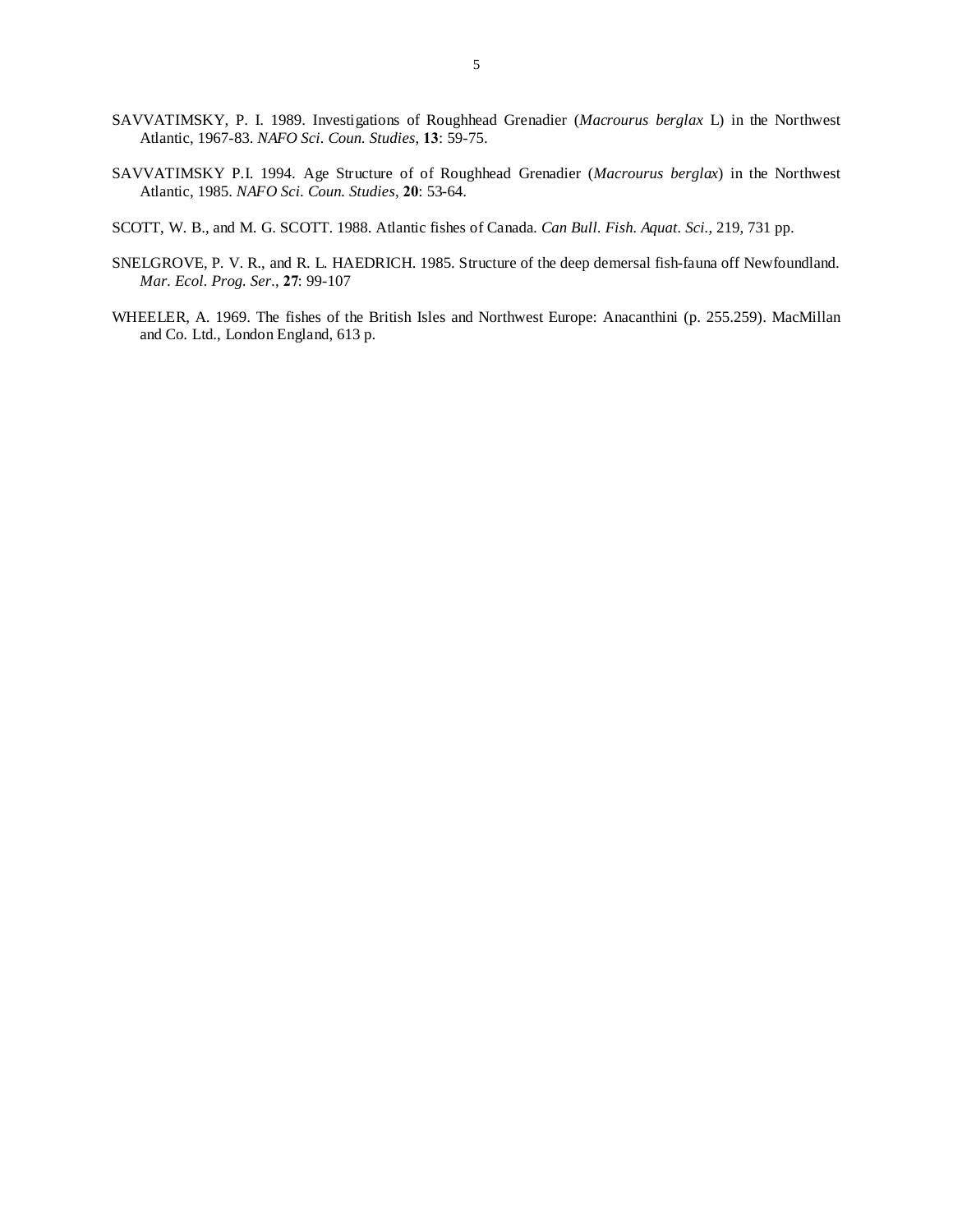|                  | Biomass estimated by the swept area meted (tons) |      |              |                  |       |                |        |        |                |       |         |                |        |            |          |
|------------------|--------------------------------------------------|------|--------------|------------------|-------|----------------|--------|--------|----------------|-------|---------|----------------|--------|------------|----------|
| Strata           | Depth $(m)$                                      | 1990 | 1991         | 1992             | 1993  | 1994           | 1995   | 1996   | 1997           | 1998  | 1999    | 2000           | 2001   | 2002       | $2003^1$ |
| $1 - 6$          | 125-252                                          |      |              |                  |       |                | $10\,$ | $26\,$ |                |       |         |                |        |            | 12       |
| $\boldsymbol{7}$ | 253-360                                          |      |              | $\boldsymbol{0}$ |       |                |        |        |                |       |         | $\sqrt{3}$     |        |            |          |
| $\,8\,$          | 253-360                                          |      | $\mathbf{1}$ |                  |       |                |        | 13     | $\mathfrak{Z}$ |       | $\,8\,$ |                | 19     | $\sqrt{2}$ | 18       |
| $\overline{9}$   | 253-360                                          |      | 6            | 33               | 25    | $\overline{4}$ | 25     | 182    | $22\,$         | 48    | 54      | 35             | 35     |            | 41       |
| $10\,$           | 253-360                                          |      |              |                  |       |                |        | $\tau$ | $\mathbf{1}$   |       | 21      | $81\,$         | 21     |            |          |
| 11               | 253-360                                          |      |              |                  |       |                |        |        |                |       | 3       | $\overline{9}$ | $\tau$ |            |          |
| $12\,$           | 261-540                                          | 47   | 129          | 119              | 491   | 65             | 150    | 55     | 163            | 66    | 227     | 96             | 281    | 183        | 223      |
| 13               | 261-540                                          | 21   | 21           | 71               | 22    | 38             | 89     | 6      | 22             | 93    | 109     | 60             | 138    | 144        | 166      |
| 14               | 261-540                                          | 127  | 101          | 165              |       | 87             | 80     | 321    | 92             | 231   | 161     | 123            | 347    | 147        | 468      |
| 15               | 261-540                                          | 35   | 76           | 62               | 382   | 98             | 214    | 100    | 82             | 120   | 86      | 122            | 71     | 19         | 118      |
| 16               | 541-720                                          | 252  | 273          | 514              | 1586  | 622            | 305    | 472    | 251            | 482   | 179     | 268            | 402    | 324        | 476      |
| 17               | 541-720                                          | 37   | 214          | 146              |       | 117            | 153    | $32\,$ | 138            | 243   | 114     | 80             | 440    | 452        | 137      |
| $18\,$           | 541-720                                          | 170  | 423          | 256              |       | 900            | 492    | 183    | 267            | 225   | 372     | 260            | 456    | 32         | 1186     |
| 19               | 541-720                                          | 325  | 344          | 510              | 1089  | 419            | 336    | 223    | 383            | 504   | 153     | 109            | 257    | 138        | 331      |
| <b>TOTAL</b>     |                                                  | 1014 | 1587         | 1878             | 3595  | 2350           | 1855   | 1619   | 1425           | 2014  | 1488    | 1249           | 2473   | 1440       | 3175     |
| SOP              |                                                  | 574  | 1537         | 1634             | 1775  | 2258           | 1844   | 1497   | 1411           | 1914  | 1400    | 1264           | 2370   | 1424       | 3198     |
| Mean AFL (cm)    |                                                  |      | 16.03        | 15.04            | 15.31 | 16.45          | 15.04  | 15.24  | 15.81          | 15.13 | 16.04   | 16.3           | 16.0   | 15.4       | 12.1     |
| Mean Age         |                                                  |      |              |                  | 8.1   | 7.4            | 6.5    | 7.6    | 8.0            | 7.8   | $8.0\,$ | 8.1            | 8.0    | 8.2        | 5.5      |

Table 1.- Total biomass of roughhead grenadier estimated by the swept area method by strata during the EU bottom survey (1988-2003).

<sup>1</sup> transformed biomass using the Robson method.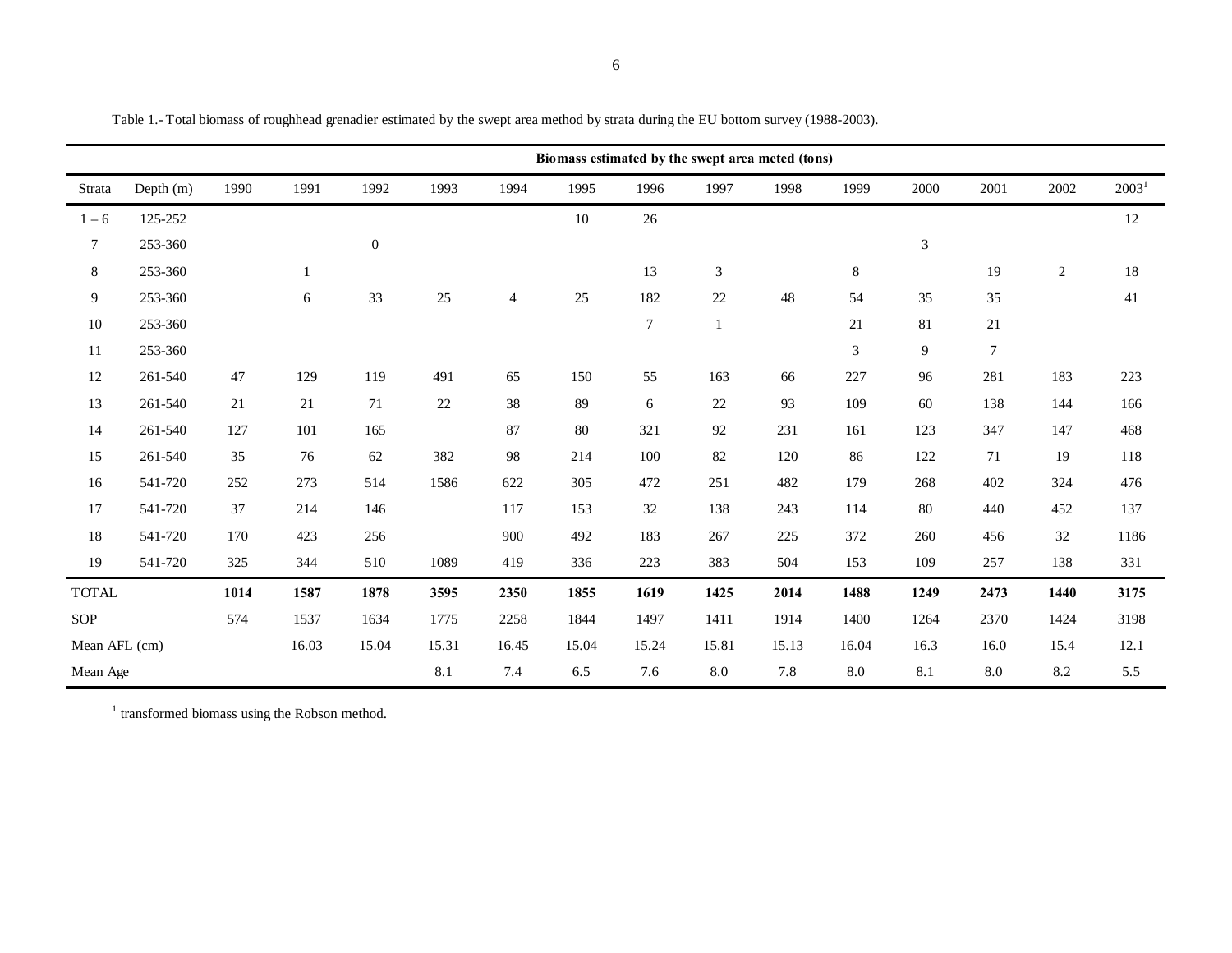Table 2.- Mean catch per trawl by strata and whole bank (1991-2003).

| <sup>1</sup> transformed using the Robson method. |  |
|---------------------------------------------------|--|
|---------------------------------------------------|--|

|         |      |                                  | Average weight per trawl (Kg.) |       |       |       |       |                |          |       |       |       |       |      |                   |
|---------|------|----------------------------------|--------------------------------|-------|-------|-------|-------|----------------|----------|-------|-------|-------|-------|------|-------------------|
| Strata  | Area | Depth (m)                        | 1991                           | 1992  | 1993  | 1994  | 1995  | 1996           | 1997     | 1998  | 1999  | 2000  | 2001  | 2002 | 2003 <sup>1</sup> |
| $1 - 6$ | 467  | 125-252                          |                                |       |       |       | 0.16  | 0.68           |          |       |       |       |       |      | 0.44              |
| $\tau$  | 108  | 253-360                          |                                | 0.01  |       |       |       |                |          |       |       | 0.05  |       |      | $0.01\,$          |
| 8       | 82   | 253-360                          | 0.02                           |       |       |       |       | 0.26           | $0.06\,$ |       | 0.14  |       |       | 0.04 | 0.30              |
| 9       | 34   | 253-360                          | 0.26                           | 1.46  | 0.94  | 0.2   | 1.02  | 6.52           | 0.87     | 2.03  | 2.15  | 1.54  | 0.39  |      | 1.50              |
| 10      | 128  | 253-360                          |                                |       |       |       |       | 0.09           | 0.02     |       | 0.28  | 1.13  | 1.45  |      |                   |
| 11      | 107  | 253-360                          |                                |       |       |       |       |                |          |       | 0.06  | 0.15  | 0.29  |      |                   |
| 12      | 90   | 261-540                          | 2.47                           | 2.31  | 8.79  | 1.08  | 3.12  | 1.08           | 3.04     | 1.28  | 4.19  | 1.91  | 0.11  | 3.58 | 3.84              |
| 13      | 31   | 261-540                          | 1.16                           | 3.36  | 1.13  | 2.01  | 4.85  | 0.33           | 1.18     | 4.83  | 5.05  | 3.09  | 5.57  | 7.77 | 8.54              |
| 14      | 72   | 261-540                          | 2.08                           | 3.61  |       | 1.87  | 1.69  | 6.4            | 1.92     | 5.07  | 3.52  | 2.66  | 7.25  | 3.13 | 8.57              |
| 15      | 85   | 261-540                          | 1.59                           | 1.29  | 6.78  | 1.84  | 4.09  | $\overline{c}$ | 1.58     | 2.32  | 1.61  | 2.24  | 1.40  | 0.38 | 2.18              |
| 16      | 82   | 541-720                          | 5.33                           | 9.48  | 29.26 | 11.72 | 6.21  | 9.93           | 5.1      | 9.39  | 3.59  | 5.26  | 8.44  | 6.64 | 10.85             |
| 17      | 23   | 541-720                          | 13.9                           | 6.67  |       | 6.29  | 8.85  | 1.9            | 8.18     | 13    | 5.81  | 4.85  | 26.60 | 27.9 | 8.30              |
| 18      | 22   | 541-720                          | 25.1                           | 16.52 |       | 40.03 | 28.38 | $\mathbf{1}$   | 16.95    | 13.37 | 20.85 | 16.75 | 28.50 | 1.97 | 80.33             |
| 19      | 54   | 541-720                          | 10.8                           | 15.46 | 29.13 | 12.71 | 10.52 | 6.84           | 12.21    | 15.09 | 4.49  | 3.43  | 8.04  | 4.45 | 10.35             |
|         |      | Weighted averaged per trawl (Kg) | 1.94                           | 2.20  | 3.94  | 2.47  | 2.24  | 1.94           | 1.75     | 2.38  | 1.71  | 1.53  | 3.08  | 1.80 | 3.98              |
|         |      | $No$ of valid tows               | 117                            | 117   | 101   | 116   | 121   | 117            | 117      | 119   | 117   | 120   | 120   | 120  | 114               |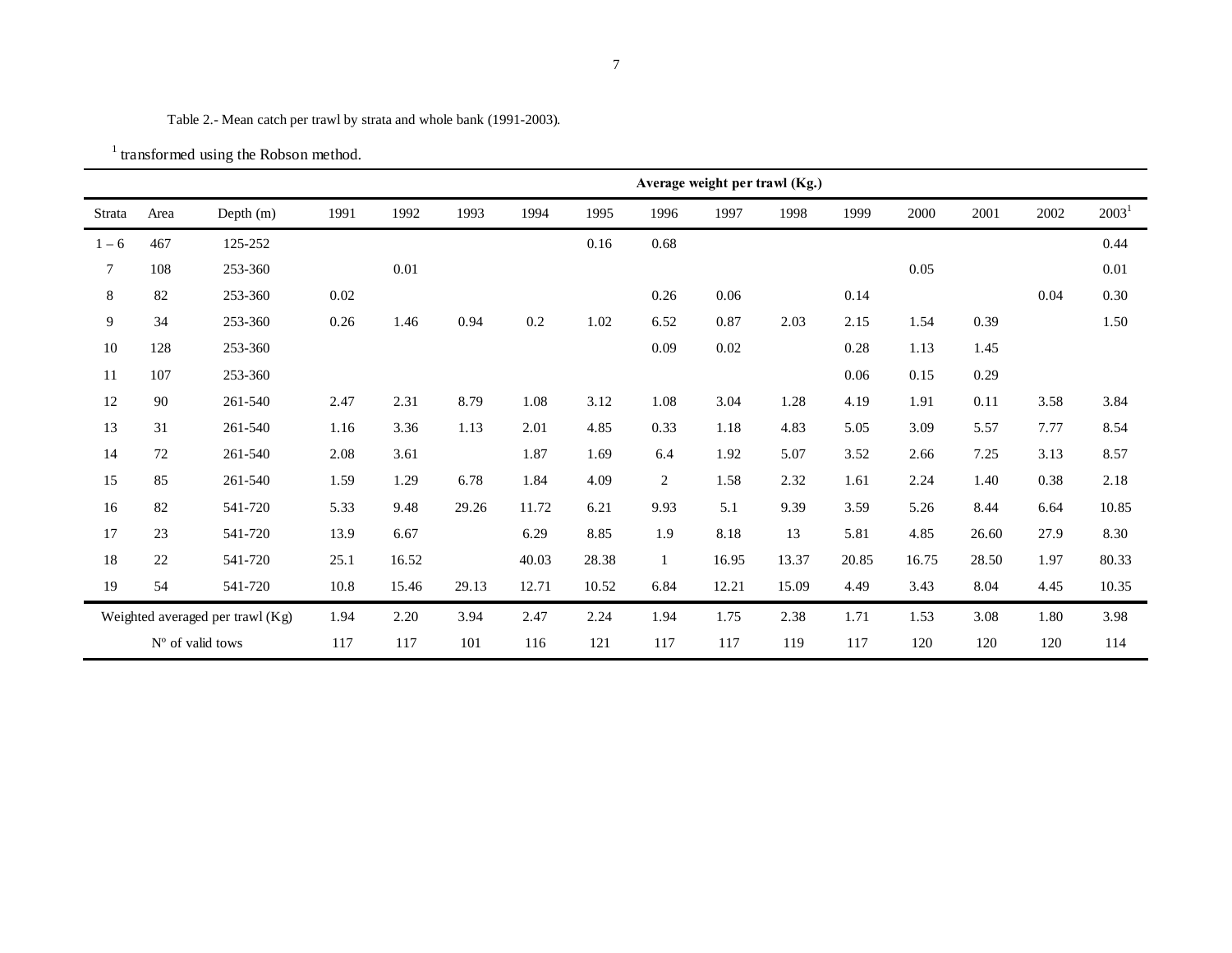| AFL (cm)/Year    | 91               | 92               | 93               | 94               | 95               | 96               | 97               | 98               | 99               | $\bf{00}$        | 01               | 02               | 03               |
|------------------|------------------|------------------|------------------|------------------|------------------|------------------|------------------|------------------|------------------|------------------|------------------|------------------|------------------|
| $\boldsymbol{2}$ |                  |                  |                  |                  |                  |                  |                  |                  |                  |                  |                  |                  | 148              |
| 3                | 7                | 29               | $\mathbf{0}$     | $\boldsymbol{0}$ | $\boldsymbol{0}$ | 7                | $\tau$           | 113              | $21\,$           | 7                | 147              | 90               | 527              |
| 4                | 14               | 104              | 104              | $\mathbf{0}$     | 37               | 59               | 35               | 33               | 18               | 33               | $27\,$           | 36               | 167              |
| 5                | 24               | 321              | 379              | 47               | 45               | 215              | 16               | 95               | $27\,$           | 71               | 229              | 202              | 1677             |
| 6                | 33               | 82               | 120              | 31               | 46               | 63               | 52               | 65               | 24               | 49               | 80               | 83               | 1199             |
| 7                | $77\,$           | 120              | 515              | 65               | 60               | 31               | 111              | 57               | 17               | 38               | $81\,$           | 111              | 592              |
| 8                | 25               | 57               | 226              | 169              | $72\,$           | 56               | 98               | 66               | 23               | 38               | 149              | 109              | 684              |
| 9                | 41               | 37               | 112              | 98               | 139              | 46               | 76               | 208              | 35               | 65               | 74               | 62               | 431              |
| 10               | 40               | 36               | 182              | 231              | 342              | 113              | 94               | 177              | 93               | 27               | 57               | 22               | 702              |
| 11               | 97               | 49               | 156              | 196              | 295              | 116              | 31               | 121              | 205              | 86               | 95               | 46               | 434              |
| 12               | 215              | 53               | 200              | 117              | 527              | 160              | 173              | 155              | 102              | 105              | 133              | 51               | 455              |
| 13               | 253              | 98               | 177              | 100              | 271              | 255              | 195              | 217              | 141              | 145              | 161              | 83               | 454              |
| 14               | 275              | 259              | 307              | 255              | 131              | 308              | 395              | 496              | 190              | 171              | 388              | 170              | 539              |
| 15               | 208              | 298              | 560              | 236              | 185              | 212              | 317              | 577              | 324              | 127              | 402              | 196              | 845              |
| 16               | 221              | 256              | 890              | 213              | 275              | 308              | 208              | 489              | 447              | 295              | 442              | 288              | 925              |
| 17               | 271              | 187              | 715              | 426              | 332              | 244              | $90\,$           | 345              | 394              | 296              | 392              | 249              | 718              |
| 18               | 315              | 197              | 613              | 469              | 412              | 244              | 127              | 197              | 330              | 218              | 524              | 215              | 827              |
| 19               | 266              | 155              | 505              | 440              | 433              | 308              | 163              | 215              | 201              | 224              | 444              | 269              | 513              |
| $20\,$           | 226              | 210              | 364              | 248              | 280              | 270              | 148              | 159              | 142              | 146              | 356              | 204              | 325              |
| 21               | 86               | 112              | 282              | 166              | 151              | 114              | 107              | 144              | 128              | 103              | 209              | 178              | 262              |
| 22               | $81\,$           | 81               | 193              | 101              | 73               | 101              | 113              | 157              | 47               | 88               | 93               | 101              | 165              |
| 23               | 45               | 74               | 244              | $71\,$           | 16               | 31               | 83               | 50               | 55               | 37               | 80               | 70               | 179              |
| 24               | 31               | 35               | 95               | 73               | 26               | 46               | $82\,$           | $88\,$           | 32               | 39               | 86               | 29               | 31               |
| 25               | $\boldsymbol{0}$ | 35               | 50               | 72               | 26               | 21               | 45               | 68               | 39               | 37               | 104              | 35               | 16               |
| 26               | 22               | 62               | 78               | 43               | 19               | 29               | 52               | 38               | $\boldsymbol{0}$ | 37               | 46               | 24               | 12               |
| $\bf 27$         | 16               | 29               | 31               | 24               | 28               | $21\,$           | 53               | $23\,$           | 9                | $\,8\,$          | 49               | 36               | $22\,$           |
| 28               | 25               | 29               | 58               | 8                | 13               | 8                | $22\,$           | 7                | 14               | 13               | 64               | $\,8\,$          | $\boldsymbol{0}$ |
| 29               | 16               | 21               | 58               | 46               | $\boldsymbol{0}$ | $\boldsymbol{0}$ | 15               | 23               | 8                | 7                | 16               | 30               | $\boldsymbol{0}$ |
| 30               | 16               | 44               | 17               | 19               | 9                | 8                | $\boldsymbol{0}$ | 17               | 25               | 7                | 45               | $\,8\,$          | $\boldsymbol{0}$ |
| 31               | $\boldsymbol{0}$ | 10               | $\boldsymbol{0}$ | 31               | 6                | 7                | 7                | $\boldsymbol{0}$ | $\boldsymbol{0}$ | 7                | 15               | $\overline{0}$   | $\boldsymbol{0}$ |
| 32               | $\boldsymbol{0}$ | 14               | $\boldsymbol{0}$ | 11               | 7                | 14               | $\,$ 8 $\,$      | $\boldsymbol{0}$ | $\boldsymbol{0}$ | $\boldsymbol{0}$ | 8                | $\boldsymbol{0}$ | $\boldsymbol{0}$ |
| 33               | $\boldsymbol{0}$ | $\boldsymbol{0}$ | $\boldsymbol{0}$ | $\boldsymbol{0}$ | $\boldsymbol{0}$ | $\boldsymbol{0}$ | $\boldsymbol{0}$ | $\boldsymbol{0}$ | $\boldsymbol{0}$ | $\boldsymbol{0}$ | $\boldsymbol{0}$ | $\overline{7}$   | $\boldsymbol{0}$ |
| 34               | $\boldsymbol{0}$ | $\boldsymbol{0}$ | $\mathbf{0}$     | $\boldsymbol{0}$ | $\boldsymbol{0}$ | $\boldsymbol{0}$ | $\boldsymbol{0}$ | 7                | $\boldsymbol{0}$ | 8                | $\boldsymbol{0}$ | 8                | $\boldsymbol{0}$ |
| 35               | $\boldsymbol{0}$ | $\boldsymbol{0}$ | $\boldsymbol{0}$ | $\boldsymbol{0}$ | $\boldsymbol{0}$ | $\boldsymbol{0}$ | $\boldsymbol{0}$ | $\boldsymbol{0}$ | $\boldsymbol{0}$ | 7                | $\boldsymbol{0}$ | $\boldsymbol{0}$ | 13               |
| <b>Total</b>     | 2946             | 3094             | 7231             | 4006             | 4256             | 3415             | 2923             | 4407             | 3091             | 2539             | 4996             | 3020             | 12862            |
| Mean AFL (cm)    | 16,53            | 15,54            | 15,81            | 16,95            | 15,54            | 15,74            | 16,31            | 15,63            | 16,54            | 16,64            | 16.50            | 15.85            | 12.07            |

Table 3.- Roughhead grenadier length distribution and mean AFL ('000) for each year of the 1991-2003 period.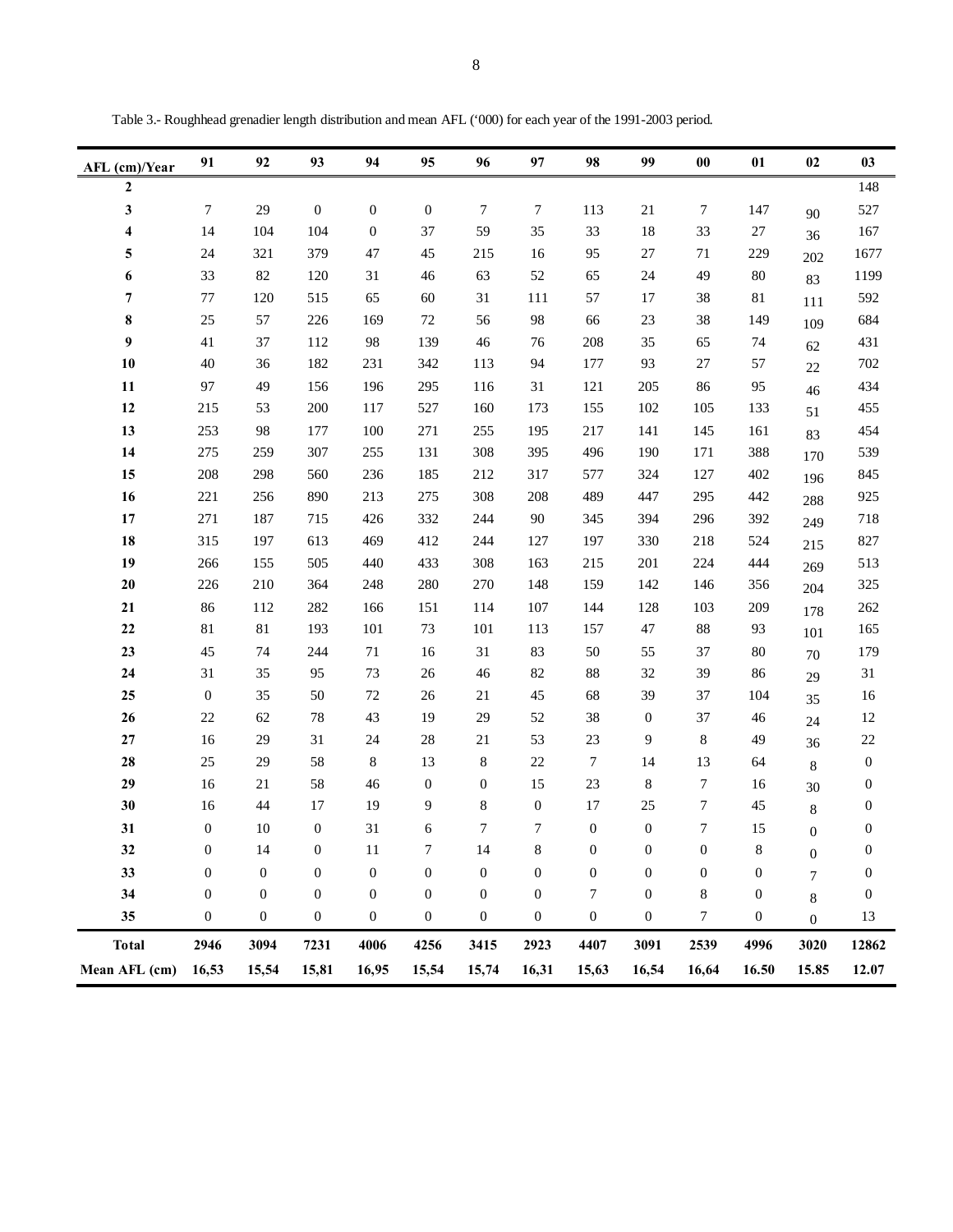| <b>Males</b>            |              |                  |                  |                  |                         |            |                  |                             |                |        |                  |                |                             |                |              |                |              |              |              |                  |                |
|-------------------------|--------------|------------------|------------------|------------------|-------------------------|------------|------------------|-----------------------------|----------------|--------|------------------|----------------|-----------------------------|----------------|--------------|----------------|--------------|--------------|--------------|------------------|----------------|
| Length / Age            | 1            | $\boldsymbol{2}$ | $\mathbf{3}$     | $\boldsymbol{4}$ | $\overline{\mathbf{5}}$ | 6          | $7\overline{ }$  | $\bf8$                      | 9 <sub>o</sub> | 10     | 11               | 12             | 13                          | 14             | 15           | 16             | 17           | 18           | 19           | 20               | <b>Total</b>   |
| $\boldsymbol{2}$        | $\mathbf{1}$ |                  |                  |                  |                         |            |                  |                             |                |        |                  |                |                             |                |              |                |              |              |              |                  | 1              |
| $\mathbf{3}$            | 13           | $\mathbf{1}$     |                  |                  |                         |            |                  |                             |                |        |                  |                |                             |                |              |                |              |              |              |                  | 14             |
| $\overline{\mathbf{4}}$ | $\sqrt{2}$   | 10               |                  |                  |                         |            |                  |                             |                |        |                  |                |                             |                |              |                |              |              |              |                  | 12             |
| 5                       |              | 19               |                  |                  |                         |            |                  |                             |                |        |                  |                |                             |                |              |                |              |              |              |                  | 19             |
| 6                       |              | $20\,$           | $\boldsymbol{9}$ |                  |                         |            |                  |                             |                |        |                  |                |                             |                |              |                |              |              |              |                  | 29             |
| $\boldsymbol{7}$        |              | 1                | $21\,$           |                  |                         |            |                  |                             |                |        |                  |                |                             |                |              |                |              |              |              |                  | $22\,$         |
| $\bf 8$                 |              | $\mathfrak{Z}$   | 23               | $\boldsymbol{9}$ |                         |            |                  |                             |                |        |                  |                |                             |                |              |                |              |              |              |                  | 35             |
| 9                       |              | $\mathbf{1}$     | 24               | 25               | $\sqrt{2}$              |            |                  |                             |                |        |                  |                |                             |                |              |                |              |              |              |                  | 52             |
| $10$                    |              |                  | $\boldsymbol{7}$ | 33               | 13                      |            |                  |                             |                |        |                  |                |                             |                |              |                |              |              |              |                  | 53             |
| ${\bf 11}$              |              |                  | $\sqrt{2}$       | 24               | 33                      | $\sqrt{6}$ |                  |                             |                |        |                  |                |                             |                |              |                |              |              |              |                  | 65             |
| $12\,$                  |              |                  | $\mathbf{1}$     | $\sqrt{5}$       | 38                      | $25\,$     | $\tau$           | $\mathbf{1}$                |                |        |                  |                |                             |                |              |                |              |              |              |                  | 77             |
| 13                      |              |                  |                  | $\mathbf{2}$     | 20                      | 41         | $21\,$           |                             |                |        |                  |                |                             |                |              |                |              |              |              |                  | 84             |
| 14                      |              |                  |                  |                  | 15                      | 42         | $28\,$           | 12                          | $\mathbf{1}$   |        |                  |                |                             |                |              |                |              |              |              |                  | 98             |
| 15                      |              |                  |                  |                  | $\sqrt{2}$              | 27         | 35               | $25\,$                      | 6              |        |                  |                |                             |                |              |                |              |              |              |                  | 95             |
| 16                      |              |                  |                  |                  | 3                       | 17         | 43               | 36                          | 26             | $\tau$ | $\mathbf{1}$     |                |                             |                |              |                |              |              |              |                  | 133            |
| 17                      |              |                  |                  |                  |                         | 9          | 23               | 33                          | 30             | 27     | $\boldsymbol{2}$ |                |                             |                |              |                |              |              |              |                  | 124            |
| 18                      |              |                  |                  |                  |                         | 1          | 10               | 30                          | 33             | 31     | 19               | $\overline{4}$ | $\ensuremath{\mathfrak{Z}}$ |                | 1            |                |              |              |              |                  | 132            |
| 19                      |              |                  |                  |                  |                         |            | $\boldsymbol{6}$ | 13                          | 28             | 32     | 26               | 14             | 5                           | $\sqrt{2}$     | $\mathbf{1}$ |                | -1           |              |              |                  | 128            |
| ${\bf 20}$              |              |                  |                  |                  |                         |            |                  | $\boldsymbol{\mathfrak{Z}}$ | 17             | 21     | 19               | 26             | $10\,$                      | $\sqrt{3}$     |              |                |              |              |              |                  | 99             |
| $\bf{21}$               |              |                  |                  |                  |                         |            |                  | 1                           | 9              | 6      | 13               | $20\,$         | $\boldsymbol{7}$            | $\overline{3}$ | $\mathbf{1}$ | $\overline{4}$ | 1            |              |              |                  | 65             |
| $\bf 22$                |              |                  |                  |                  |                         |            |                  |                             |                | 2      | $\mathbf{2}$     | $\sqrt{5}$     | 3                           | $\sqrt{3}$     |              |                |              |              | $\mathbf{1}$ | $\mathbf{1}$     | 17             |
| $23\,$                  |              |                  |                  |                  |                         |            |                  |                             |                |        |                  |                | 1                           | $\sqrt{2}$     |              |                |              | $\mathbf{1}$ |              |                  | $\overline{4}$ |
| ${\bf 24}$              |              |                  |                  |                  |                         |            |                  |                             |                |        |                  |                |                             | $\mathbf{1}$   |              |                |              |              |              | 1                | $\overline{c}$ |
| 25                      |              |                  |                  |                  |                         |            |                  |                             |                |        |                  |                |                             |                |              |                |              |              |              |                  |                |
| $26\phantom{.}$         |              |                  |                  |                  |                         |            |                  |                             |                |        | 1                |                |                             |                |              |                |              |              |              |                  | 1              |
| <b>Total</b>            | 16           | 55               | 87               | 98               | 126                     | 168        | 173              | 154                         | 150            | 126    | 83               | 69             | 29                          | 14             | $\mathbf{3}$ | 4              | $\mathbf{2}$ | 1            | $\mathbf{1}$ | $\boldsymbol{2}$ | 1361           |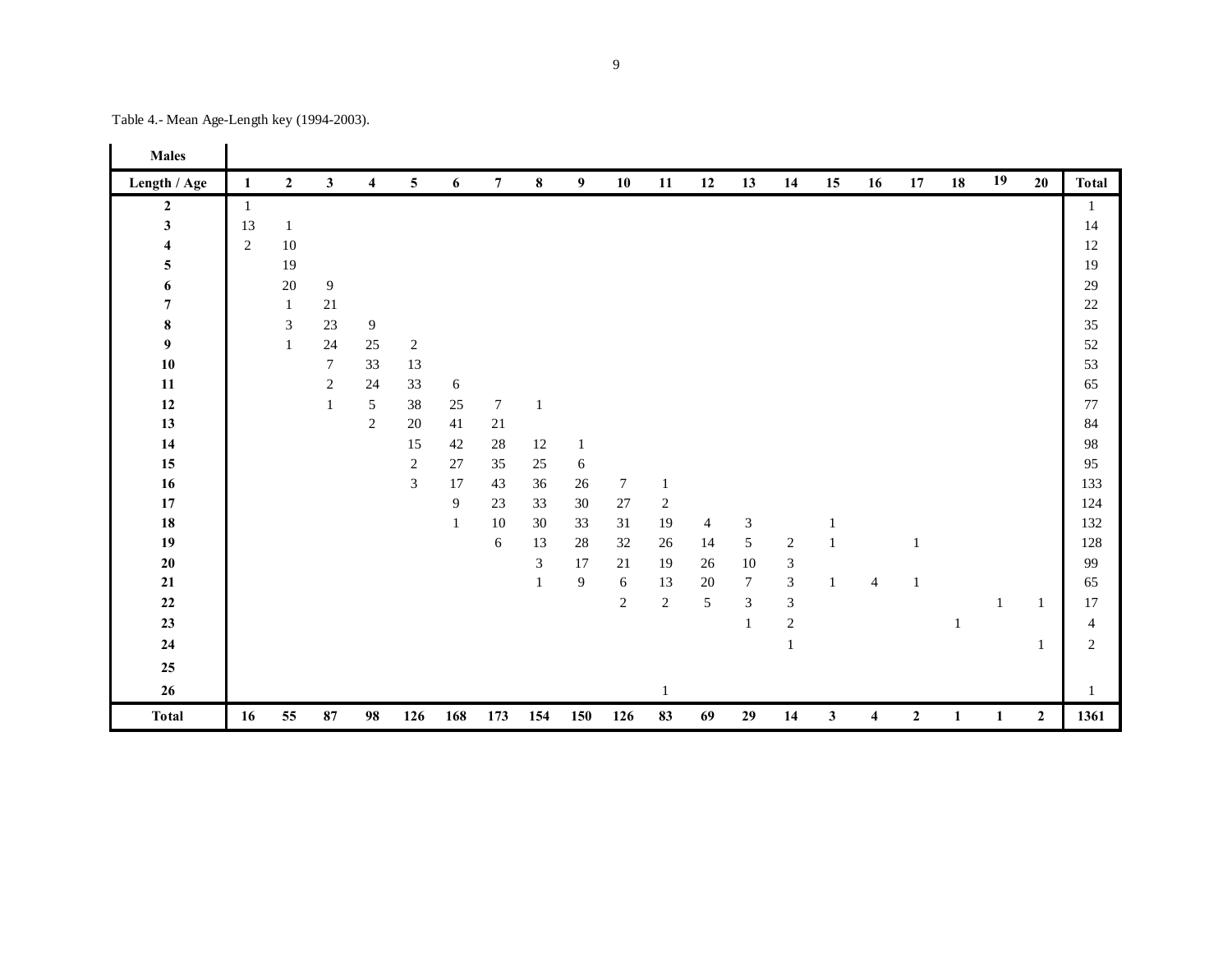Table 4.- (continued).

| <b>Females</b>          | 1 | $\boldsymbol{2}$ | 3       | 4      | $\mathbf 5$    | 6              | 7              | ${\bf 8}$      | $\boldsymbol{9}$ | ${\bf 10}$                  | 11           | 12                          | 13           | 14                      | 15               | 16                          | $17\,$                  | 18                      | 19           | $20\,$       | 21           | <b>Total</b> |
|-------------------------|---|------------------|---------|--------|----------------|----------------|----------------|----------------|------------------|-----------------------------|--------------|-----------------------------|--------------|-------------------------|------------------|-----------------------------|-------------------------|-------------------------|--------------|--------------|--------------|--------------|
| $\boldsymbol{2}$        |   |                  |         |        |                |                |                |                |                  |                             |              |                             |              |                         |                  |                             |                         |                         |              |              |              |              |
| $\mathbf{3}$            | 9 |                  |         |        |                |                |                |                |                  |                             |              |                             |              |                         |                  |                             |                         |                         |              |              |              | 9            |
| $\overline{\mathbf{4}}$ |   | 13               |         |        |                |                |                |                |                  |                             |              |                             |              |                         |                  |                             |                         |                         |              |              |              | 13           |
| 5                       |   | 29               | $\,1\,$ |        |                |                |                |                |                  |                             |              |                             |              |                         |                  |                             |                         |                         |              |              |              | 30           |
| $\boldsymbol{6}$        |   | $22\,$           | 11      |        |                |                |                |                |                  |                             |              |                             |              |                         |                  |                             |                         |                         |              |              |              | 33           |
| $\boldsymbol{7}$        |   | 11               | 35      |        |                |                |                |                |                  |                             |              |                             |              |                         |                  |                             |                         |                         |              |              |              | 46           |
| $\pmb{8}$               |   | $\sqrt{2}$       | 36      | $8\,$  |                |                |                |                |                  |                             |              |                             |              |                         |                  |                             |                         |                         |              |              |              | 46           |
| $\boldsymbol{9}$        |   |                  | $23\,$  | $25\,$ | $\overline{4}$ |                |                |                |                  |                             |              |                             |              |                         |                  |                             |                         |                         |              |              |              | 52           |
| ${\bf 10}$              |   |                  | $10\,$  | $40\,$ | 16             |                |                |                |                  |                             |              |                             |              |                         |                  |                             |                         |                         |              |              |              | 66           |
| 11                      |   |                  | $\,1\,$ | $30\,$ | $31\,$         | $\overline{4}$ |                |                |                  |                             |              |                             |              |                         |                  |                             |                         |                         |              |              |              | 66           |
| $12\,$                  |   |                  |         | $11\,$ | 33             | $26\,$         | $\mathbf{1}$   | $\mathbf{1}$   |                  |                             |              |                             |              |                         |                  |                             |                         |                         |              |              |              | $72\,$       |
| $13\,$                  |   |                  |         | $\,1$  | 37             | 37             | $\mathbf{9}$   | $\,1\,$        | $\,1\,$          |                             |              |                             |              |                         |                  |                             |                         |                         |              |              |              | 86           |
| 14                      |   |                  |         |        | 16             | 39             | 27             | $\,8\,$        |                  |                             |              |                             |              |                         |                  |                             |                         |                         |              |              |              | 90           |
| 15                      |   |                  |         |        | $\overline{4}$ | $32\,$         | 33             | $23\,$         | $\overline{4}$   | $\mathbf{1}$                |              |                             |              |                         |                  |                             |                         |                         |              |              |              | 97           |
| 16                      |   |                  |         |        | $\sqrt{2}$     | 16             | 37             | $30\,$         | 12               | $\ensuremath{\mathfrak{Z}}$ |              |                             |              |                         |                  |                             |                         |                         |              |              |              | 100          |
| ${\bf 17}$              |   |                  |         |        |                | $8\,$          | 32             | 34             | $20\,$           | $\mathfrak{Z}$              |              |                             |              |                         |                  |                             |                         |                         |              |              |              | 97           |
| ${\bf 18}$              |   |                  |         |        |                |                | 14             | $27\,$         | $30\,$           | 19                          | $\mathbf{1}$ |                             |              |                         |                  |                             |                         |                         |              |              |              | 91           |
| 19                      |   |                  |         |        |                |                | $\mathfrak{Z}$ | 22             | 41               | 26                          | $10\,$       | $\ensuremath{\mathfrak{Z}}$ |              |                         |                  |                             |                         |                         |              |              |              | 105          |
| ${\bf 20}$              |   |                  |         |        |                |                |                | $\,8\,$        | 29               | 34                          | $22\,$       | $\boldsymbol{7}$            |              |                         |                  |                             |                         |                         |              |              |              | 100          |
| 21                      |   |                  |         |        |                |                |                | $\overline{4}$ | 12               | $31\,$                      | $20\,$       | $\boldsymbol{7}$            | $\sqrt{5}$   | $\mathbf{1}$            |                  |                             |                         |                         |              |              |              | 80           |
| $\bf{22}$               |   |                  |         |        |                |                |                |                | $\overline{4}$   | 18                          | 32           | $20\,$                      | 12           | $\mathfrak{Z}$          |                  |                             |                         |                         |              |              |              | 89           |
| 23                      |   |                  |         |        |                |                |                |                | $\sqrt{2}$       | $\sqrt{2}$                  | $20\,$       | 16                          | 12           | $\sqrt{2}$              | $\overline{4}$   |                             |                         |                         |              |              |              | 58           |
| 24                      |   |                  |         |        |                |                |                |                | $\mathbf{1}$     | $\sqrt{5}$                  | $10\,$       | 18                          | 16           | $\boldsymbol{7}$        | $\sqrt{2}$       |                             |                         |                         |              |              |              | 59           |
| ${\bf 25}$              |   |                  |         |        |                |                |                |                |                  | $\mathbf{1}$                | 6            | $\boldsymbol{9}$            | 14           | 14                      | $\overline{4}$   | $\,1\,$                     |                         |                         |              |              |              | 49           |
| $26\phantom{.}$         |   |                  |         |        |                |                |                |                |                  | $\mathbf{1}$                | $\mathbf{1}$ | $12\,$                      | 9            | 3                       | $\boldsymbol{7}$ | $\ensuremath{\mathfrak{Z}}$ |                         |                         |              |              |              | 36           |
| $\bf 27$                |   |                  |         |        |                |                |                |                |                  | $\mathbf{1}$                | $\mathbf 1$  | $\,1\,$                     | $\,8\,$      | $\,8\,$                 | $\,8\,$          | $\,1\,$                     | $\overline{\mathbf{c}}$ |                         |              |              |              | 30           |
| ${\bf 28}$              |   |                  |         |        |                |                |                |                |                  |                             |              |                             | $\sqrt{3}$   | $10\,$                  | $\sqrt{5}$       | $\sqrt{2}$                  | $\mathbf{1}$            |                         |              |              |              | $21\,$       |
| 29                      |   |                  |         |        |                |                |                |                |                  |                             |              | $\mathbf{1}$                | $\mathbf{1}$ | $\mathbf{1}$            | $\overline{4}$   | 5                           |                         | $\mathbf{1}$            |              |              |              | 13           |
| 30                      |   |                  |         |        |                |                |                |                |                  |                             | $\,1$        |                             | $\,1\,$      | $\overline{\mathbf{4}}$ | $\sqrt{6}$       |                             | $\overline{4}$          |                         |              |              |              | 16           |
| 31                      |   |                  |         |        |                |                |                |                |                  |                             |              |                             |              |                         | $\overline{c}$   | $\mathbf{1}$                |                         | $\sqrt{2}$              |              | $\mathbf{1}$ |              | 6            |
| 32                      |   |                  |         |        |                |                |                |                |                  |                             |              | $\mathbf 1$                 |              | $\,1$                   | $\mathbf 1$      | $\,1\,$                     | $\,1\,$                 |                         |              |              |              | 5            |
| 34                      |   |                  |         |        |                |                |                |                |                  |                             |              |                             |              |                         |                  | $\,1\,$                     |                         | $\,1\,$                 |              |              | 1            | 3            |
| $35\,$                  |   |                  |         |        |                |                |                |                |                  |                             |              |                             |              |                         |                  |                             |                         |                         | $\mathbf{1}$ |              |              | $\mathbf{1}$ |
| <b>Total</b>            | 9 | ${\bf 77}$       | 117     | 115    | 143            | 162            | 156            |                | 158 156 145 124  |                             |              | 95                          | 81           | 54                      | 43               | 15                          | 8                       | $\overline{\mathbf{4}}$ | $\mathbf{1}$ | 1            | $\mathbf{1}$ | 1665         |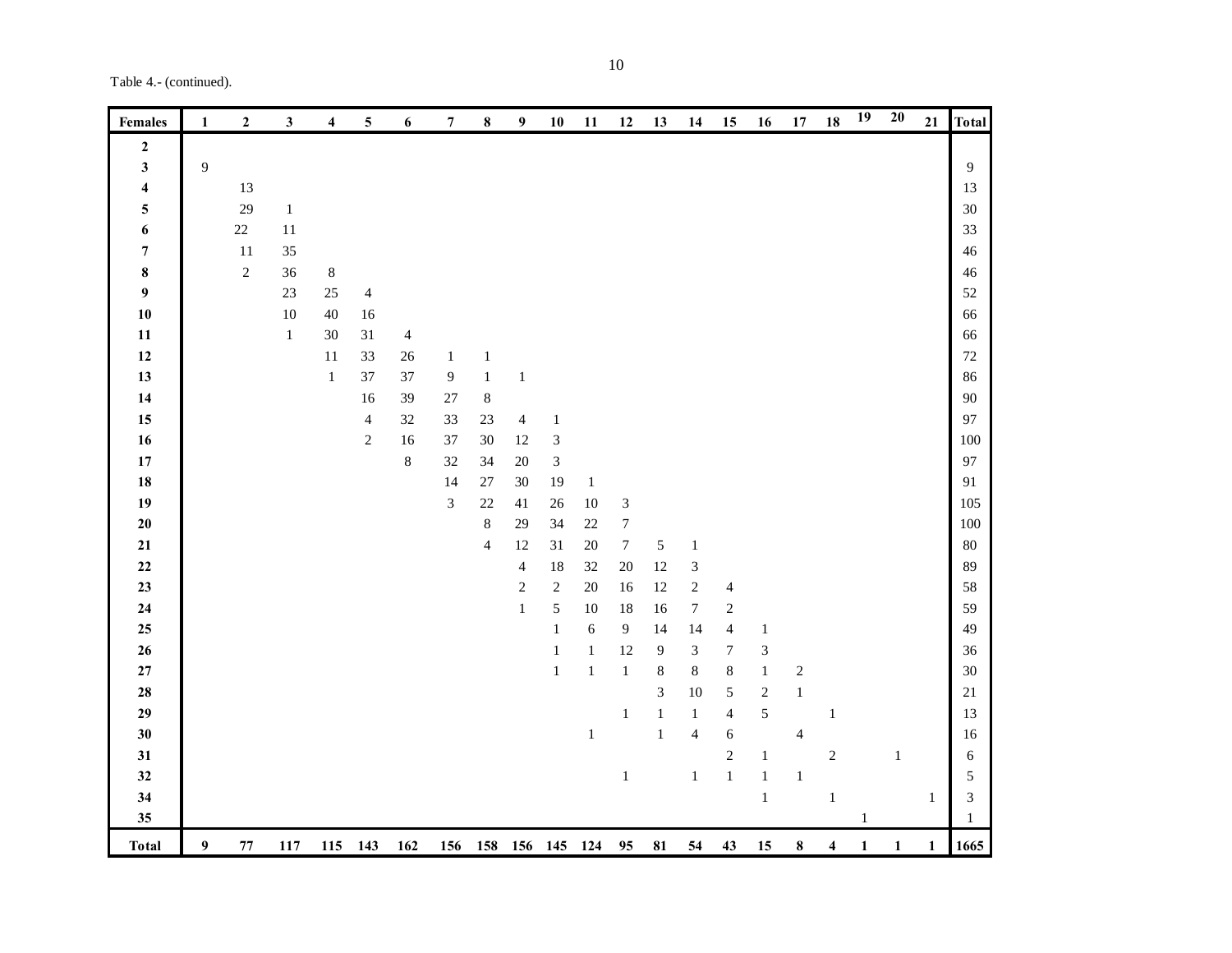|              |           | 1993                |             |             | 1994        |             |                  | 1995           |                  |                 | 1996                |                     |               | 1997        |             |               | 1998      |           |
|--------------|-----------|---------------------|-------------|-------------|-------------|-------------|------------------|----------------|------------------|-----------------|---------------------|---------------------|---------------|-------------|-------------|---------------|-----------|-----------|
| Age          | M         | F                   | <b>Tot</b>  | M           | F           | Tot         | M                | F              | <b>Tot</b>       | M               | F                   | <b>Tot</b>          | M             | F           | Tot         | М             | F         | Tot       |
| $\mathbf{1}$ | $\Omega$  | $\mathbf 0$         | $\mathbf 0$ | $\Omega$    | $\mathbf 0$ | $\mathbf 0$ | 0                | $\mathbf 0$    | 0                | $\Omega$        | $\mathbf 0$         | $\mathbf 0$         | $\mathbf 0$   | $\mathbf 0$ | $\mathbf 0$ | 26            | 13        | 39        |
| 2            | 0         | 8                   | 8           | 0           | 9           | 9           | 20               | 38             | 58               | 46              | 24                  | 70                  | 14            | 21          | 35          | 63            | 130       | 193       |
| 3            | 112       | 248                 | 359         | 17          | 36          | 53          | 92               | 104            | 196              | 35              | 79                  | 114                 | 83            | 149         | 232         | 119           | 135       | 254       |
| 4            | 173       | 162                 | 335         | 143         | 121         | 264         | 190              | 247            | 437              | 116             | 84                  | 200                 | 53            | 106         | 159         | 125           | 121       | 246       |
| 5            | 120       | 151                 | 271         | 108         | 139         | 247         | 360              | 443            | 803              | 149             | 172                 | 321                 | 73            | 89          | 162         | 90            | 49        | 139       |
| 6            | 445       | 207                 | 652         | 187         | 101         | 288         | 324              | 259            | 583              | 365             | 194                 | 559                 | 214           | 230         | 444         | 141           | 201       | 342       |
| 7            | 621       | 570                 | 1190        | 224         | 104         | 328         | 385              | 180            | 565              | 191             | 157                 | 348                 | 284           | 309         | 593         | 411           | 322       | 733       |
| 8            | 437       | 413                 | 850         | 169         | 134         | 303         | 343              | 240            | 583              | 232             | 127                 | 359                 | 59            | 110         | 169         | 549           | 410       | 959       |
| 9            | 309       | 353                 | 663         | 124         | 160         | 284         | 162              | 192            | 354              | 167             | 85                  | 252                 | 71            | 111         | 182         | 125           | 155       | 280       |
| 10           | 278       | 257                 | 535         | 42          | 133         | 175         | 41               | 111            | 152              | 199             | 127                 | 326                 | 78            | 63          | 141         | 156           | 120       | 276       |
| 11           | 248       | 327                 | 575         | 0           | 113         | 113         | 0                | 39             | 39               | 226             | 97                  | 323                 | 74            | 130         | 204         | 101           | 73        | 174       |
| 12           | 128       | 205                 | 334         | 28          | 50          | 78          | 0                | 33             | 33               | 68              | 52                  | 120                 | 103           | 127         | 230         | 99            | 149       | 248       |
| 13           | 69        | 149                 | 218         | 0           | 47          | 47          | 0                | 27             | 27               | 15              | 34                  | 49                  | 44            | 110         | 154         | 60            | 147       | 207       |
| 14           | 6         | 62                  | 67          | 0           | 0           | 0           | 0                | $\overline{7}$ | $\overline{7}$   | 0               | 44                  | 44                  | 15            | 55          | 70          | 34            | 68        | 102       |
| 15           | 0         | 85                  | 85          | 0           | 22          | 22          | 0                | 22             | 22               | 0               | 5                   | 5                   | 0             | 56          | 56          | 0             | 61        | 61        |
| 16           | $\Omega$  | 31                  | 31          | $\Omega$    | 0           | $\mathbf 0$ | $\Omega$         | $\Omega$       | $\Omega$         | $\Omega$        | 14                  | 14                  | 0             | 18          | 18          | 0             | 31        | 31        |
| 17           | 0         | $\mathbf 0$         | 0           | $\Omega$    | 0           | 0           | 0                | 0              | 0                | $\Omega$        | $\mathbf 0$         | 0                   | 0<br>$\Omega$ | 0           | $\mathbf 0$ | 0<br>$\Omega$ | 15        | 15        |
| 18<br>Total  | 0<br>2946 | $\mathbf 0$<br>3228 | 0<br>6174   | 0<br>1042   | 0<br>1169   | 0<br>2211   | $\Omega$<br>1917 | 0<br>1942      | $\Omega$<br>3859 | 0<br>1809       | $\mathbf 0$<br>1295 | $\mathbf 0$<br>3104 | 1165          | 18<br>1702  | 18<br>2867  | 2099          | 0<br>2200 | 0<br>4299 |
|              |           |                     |             |             |             |             |                  |                |                  |                 |                     |                     |               |             |             |               |           |           |
| Mean Age     | 7,79      | 8,39                | 8,10        | 6,79        | 7,93        | 7,39        | 6,33             | 6,57           | 6,45             | 7,62            | 7,60                | 7,61                | 7,60          | 8,24        | 7,98        | 7,53          | 8,12      | 7,83      |
| S.D.         | 2,37      | 3,10                | 2,79        | 1,93        | 2,88        | 2,54        | 1,76             | 2,56           | 2,20             | 2,53            | 3,09                | 2,78                | 2,84          | 3,60        | 3,33        | 2,74          | 3,58      | 3,21      |
|              |           |                     |             |             |             |             |                  |                |                  |                 |                     |                     |               |             |             |               |           |           |
|              |           |                     |             |             |             |             |                  |                |                  |                 |                     |                     |               |             |             |               |           |           |
|              |           | 1999                |             |             | 2000        |             |                  | 2001           |                  |                 | 2002                |                     |               | 2003        |             |               | All       |           |
| Age          | M         | F                   | <b>Tot</b>  | M           | F           | <b>Tot</b>  | M                | F              | Tot              | М               | F                   | Tot                 | M             | F           | <b>Tot</b>  | M             | F         | Tot       |
| 1            | 10        | $\mathbf 0$         | 10          | 0           | $\mathbf 0$ | $\mathbf 0$ | 62               | 13             | 75               | $\overline{37}$ | 6                   | 43                  | 124           | 44          | 168         | 259           | 76        | 335       |
| 2            | 0         | 36                  | 36          | 30          | 62          | 92          | 170              | 161            | 331              | 133             | 118                 | 251                 | 1306          | 1422        | 2728        | 1782          | 2029      | 3811      |
| 3            | 20        | 34                  | 54          | 61          | 46          | 107         | 94               | 185            | 279              | 109             | 145                 | 254                 | 652           | 780         | 1432        | 1394          | 1941      | 3334      |
| 4            | 128       | 81                  | 209         | 43          | 29          | 72          | 54               | 80             | 134              | 15              | 43                  | 58                  | 412           | 496         | 908         | 1452          | 1570      | 3022      |
| 5            | 108       | 83                  | 191         | 106         | 124         | 230         | 111              | 128            | 239              | 60              | 44                  | 104                 | 381           | 455         | 836         | 1665          | 1877      | 3543      |
| 6            | 92        | 153                 | 245         | 145         | 142         | 287         | 214              | 245            | 459              | 72              | 111                 | 183                 | 519           | 347         | 866         | 2718          | 2190      | 4908      |
| 7            | 303       | 143                 | 446         | 111         | 114         | 225         | 270              | 266            | 536              | 138             | 148                 | 286                 | 666           | 498         | 1164        | 3604          | 2811      | 6415      |
| 8            | 383       | 278                 | 661         | 149         | 125         | 274         | 287              | 231            | 518              | 167             | 128                 | 295                 | 862           | 392         | 1255        | 3638          | 2588      | 6226      |
| 9            | 274       | 210                 | 484         | 260         | 159         | 419         | 325              | 264            | 589              | 139             | 124                 | 263                 | 435           | 321         | 755         | 2391          | 2134      | 4525      |
| 10           | 131       | 113                 | 244         | 169         | 187         | 356         | 339              | 480            | 819              | 130             | 184                 | 314                 | 360           | 316         | 675         | 1923          | 2091      | 4014      |
| 11           | 87        | 55                  | 142         | 19          | 67          | 86          | 83               | 214            | 297              | 149             | 109                 | 258                 | 326           | 356         | 683         | 1314          | 1580      | 2894      |
| 12           | 48        | 59                  | 107         | 43          | 78          | 121         | 76               | 94             | 170              | 125             | 189                 | 314                 | 166           | 179         | 345         | 884           | 1215      | 2099      |
| 13           | 25        | 49                  | 74          | 15          | 51          | 66          | 8                | 97             | 105              | $\mathbf 0$     | 58                  | 58                  | 75            | 54          | 129         | 311           | 824       | 1134      |
| 14           | 35        | 47                  | 82          | 12          | 40          | 52          | 8                | 132            | 140              | 37              | 69                  | 106                 | 27            | 18          | 44          | 174           | 541       | 715       |
| 15           | 5         | 39                  | 44          | 8           | 22          | 30          | 7                | 61             | 68               | 10              | 16                  | 26                  | 0             | 26          | 26          | 30            | 415       | 445       |
| 16           | 0         | $\overline{4}$      | 4           | 31          | 29          | 60          | 8                | 98             | 106              | 34              | 57                  | 91                  | 25            | 0           | 25          | 98            | 282       | 380       |
| 17           | 0         | 0                   | $\mathbf 0$ | 0           | 0           | $\mathbf 0$ | 0                | 0              | 0                | $\mathbf 0$     | 0                   | $\mathbf 0$         | 35            | 22          | 57          | 35            | 37        | 72        |
| 18           | $\Omega$  | $\mathbf 0$         | $\mathbf 0$ | $\mathbf 0$ | $\mathbf 0$ | $\mathbf 0$ | $\Omega$         | 0              | 0                | $\mathbf 0$     | $\mathbf 0$         | $\mathbf 0$         | 14            | 13          | 27          | 14            | 31        | 45        |
| Total        | 1649      | 1384                | 3033        | 1202        | 1275        | 2477        | 2116             | 2749           | 4865             | 1355            | 1549                | 2904                | 6385          | 5739        | 12124       | 23685         | 24232     | 47917     |
| Mean Age     | 7,92      | 8,19                | 8,04        | 7,92        | 8,34        | 8,14        | 7,33             | 8,47           | 7,97             | 7,84            | 8,45                | 8,17                | 6,05          | 5,62        | 5,84        | 7,09          | 7,49      | 7,29      |

Table 5.- Roughhead grenadier age composition ('000) in Flemish Cap 1993-2003.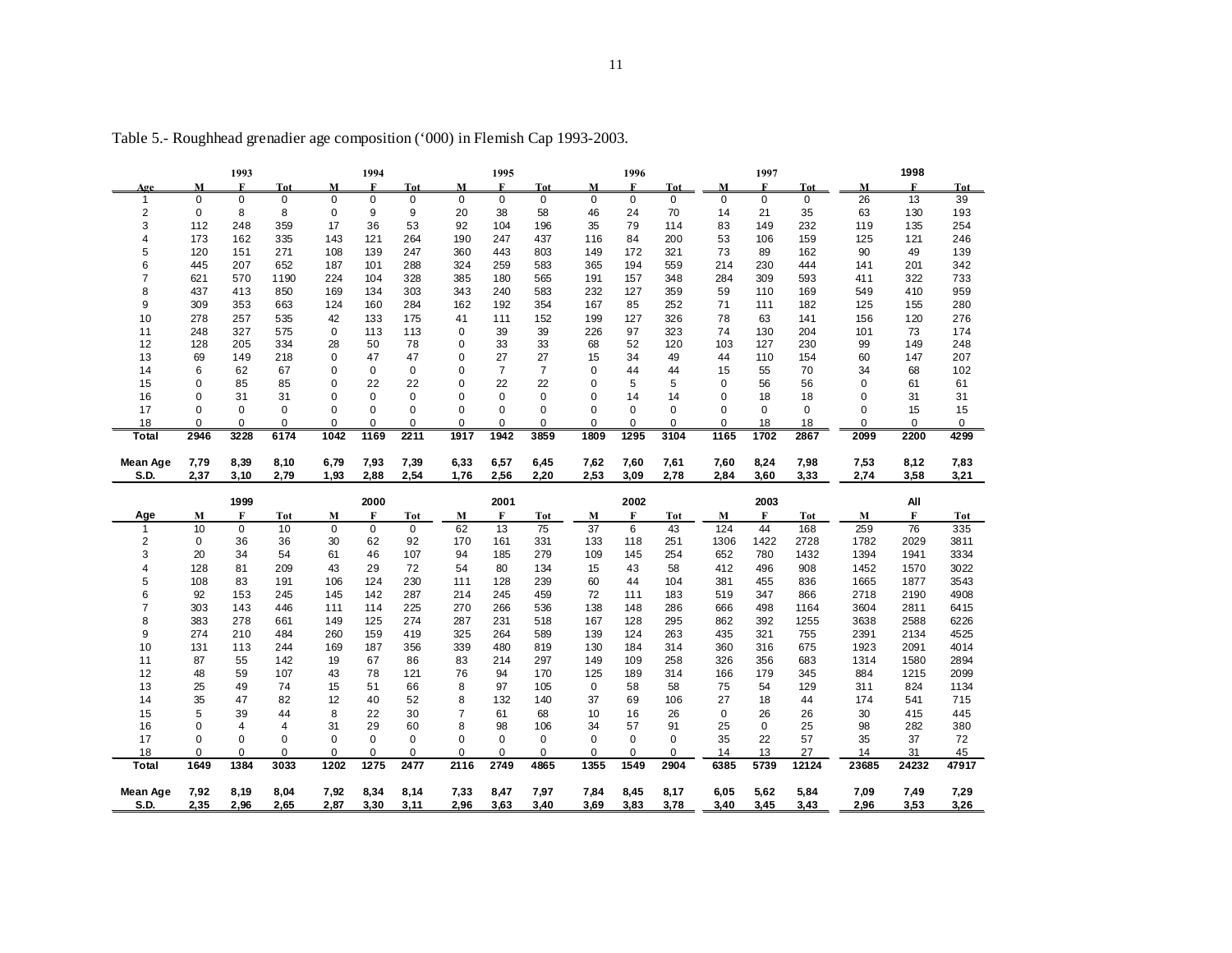Table 6. Logarithmic growth regression curves, fitted to mean length at age data, for male and female roughhead grenadier from EU Survey (1993-2003).

|      | <b>MALES</b>                               |       | <b>FEMALES</b>                          |       |
|------|--------------------------------------------|-------|-----------------------------------------|-------|
| Year | Regression                                 | $r^2$ | Regression                              | $r^2$ |
| 1993 | $AFL$ (cm) = 8.8156 Ln (A) - 1.8999        | 0.986 | $AFL$ (cm) = 12.999 $*$ Ln (A) - 8.6786 | 0.979 |
| 1994 | $AFL$ (cm) = 13.034 Ln (A) - 8.1095        | 0.924 | $AFL$ (cm) = 12.394 $*$ Ln (A) - 5.4082 | 0.941 |
| 1995 | $AFL$ (cm) = 8.8152 Ln (A) - 0.2014        | 0.951 | $AFL$ (cm) = 12.268 $*$ Ln (A) - 5.1506 | 0.950 |
| 1996 | $AFL$ (cm) = 8.9440 Ln (A) - 1.6428        | 0.991 | $AFL$ (cm) = 12.241 $*$ Ln (A) - 6.1702 | 0.955 |
| 1997 | $AFL$ (cm) = 8.7078 Ln (A) - 1.6519        | 0.992 | $AFL$ (cm) = 12.118 $*$ Ln (A) - 6.4209 | 0.955 |
| 1998 | $AFL (cm) = 7.1799$ Ln $(A) + 1.3319$      | 0.968 | $AFL$ (cm) = 9.5935 $*$ Ln (A) - 1.4863 | 0.918 |
| 1999 | $AFL$ (cm) = 7.4754 Ln (A) + 1.1001        | 0.962 | $AFL$ (cm) = 9.6124 $*$ Ln (A) - 1.1061 | 0.924 |
|      | 2000 AFL (cm) = 7.835 $*$ Ln (A) – 0.0057  | 0.990 | AFL (cm) = $12.923 * Ln(A) - 7.6958$    | 0.933 |
| 2001 | $AFL$ (cm) = 7.266*Ln (A) + 1.4463         | 0.975 | AFL $(cm) = 10.291 * Ln (A) – 1.9577$   | 0.942 |
| 2002 | AFL $(cm) = 7.079$ *Ln $(A) + 1.2645$      | 0.973 | $AFL$ (cm) = 10.551 $*$ Ln (A) – 2.5121 | 0.913 |
|      | 2003 AFL $(cm) = 7.208$ *Ln $(A) + 1.3007$ | 0.971 | AFL $(cm) = 9.443 * Ln (A) – 1.1958$    | 0.904 |

Table 6b. Parameters of the Von Bertalanffy growth curves, fitted to individual length at age using non-linear regression, by sex for the EU Survey 1993-2003.

|      |          | <b>MALES</b> |       |          | <b>FEMALES</b> |       |
|------|----------|--------------|-------|----------|----------------|-------|
| Year | $t_{o}$  | $L_{\infty}$ | K     | $t_{o}$  | $L_{\infty}$   | K     |
| 1993 | 1.074    | 21.9         | 0.197 | 0.634    | 46.4           | 0.060 |
| 1994 | 1.768    | 22.8         | 0.254 | $-0.054$ | 57.6           | 0.048 |
| 1995 | $-1.576$ | 37.1         | 0.073 | $-0.681$ | 51.9           | 0.053 |
| 1996 | 0.490    | 23.5         | 0.172 | 0.346    | 77.0           | 0.032 |
| 1997 | 1.425    | 22.9         | 0.176 | 0.533    | 51.2           | 0.050 |
| 1998 | 0.270    | 27.5         | 0.109 | 0.460    | 46.3           | 0.056 |
| 1999 | $-0.132$ | 27.9         | 0.104 | 0.405    | 57.8           | 0.044 |
| 2000 | 0.199    | 25.8         | 0.128 | $-0.079$ | 68.7           | 0.034 |
| 2001 | 0.950    | 23.9         | 0.159 | 0.350    | 52.3           | 0.051 |
| 2002 | 0.072    | 25.0         | 0.128 | $-0.089$ | 63.8           | 0.054 |
| 2003 | 0.050    | 26.0         | 0.120 | $-0.357$ | 42.4           | 0.061 |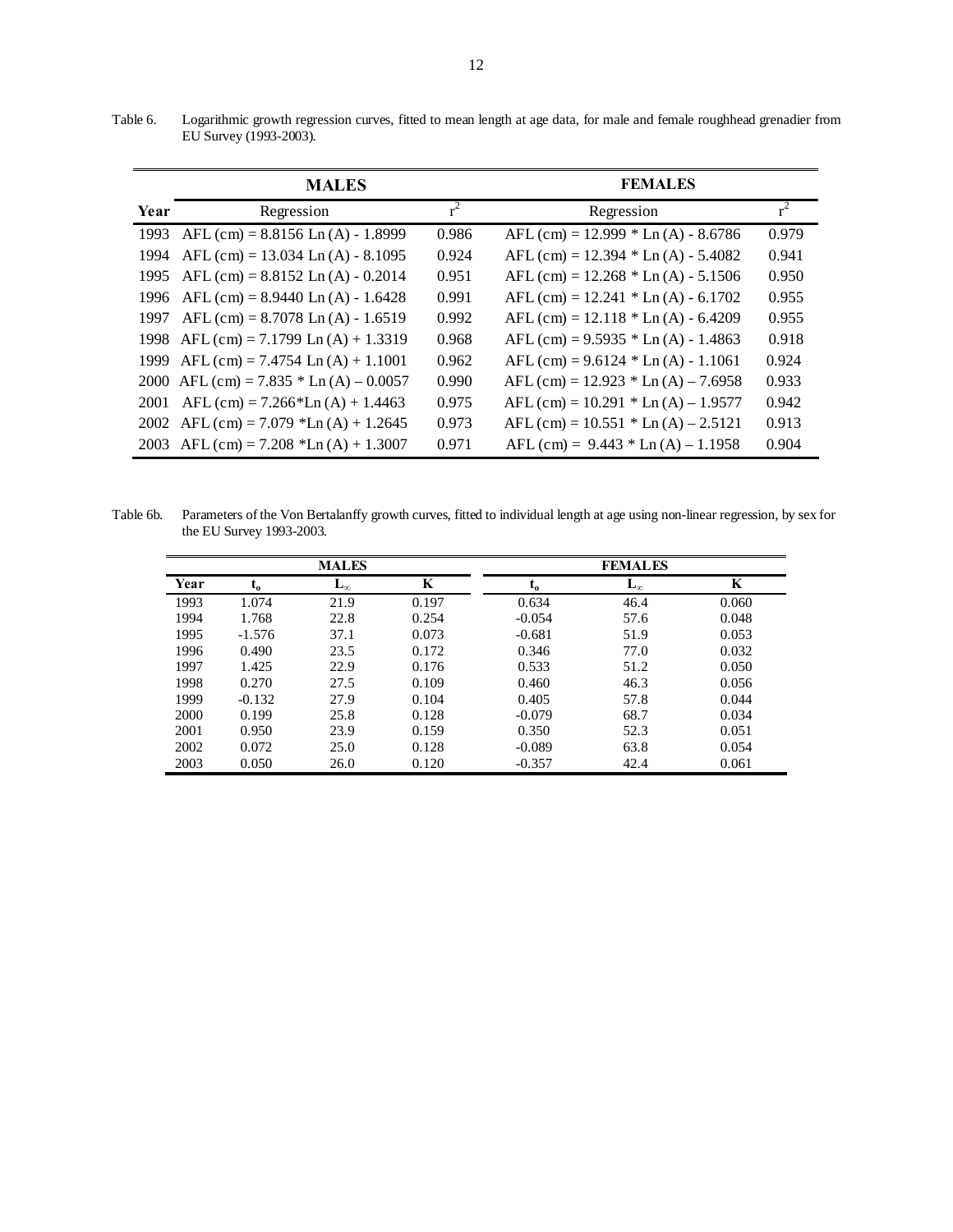|      | <b>MALES</b>                                 |        | <b>FEMALES</b>                               |        |
|------|----------------------------------------------|--------|----------------------------------------------|--------|
| Year | Regression                                   | $r^2$  | Regression                                   | $r^2$  |
| 1993 | $W(g) = 0.0793 * AFL (cm)3.0883$             | 0.9734 | $W(g) = 0.1016 * AFL (cm)2.9934$             | 0.9895 |
| 1994 | $W(g) = 0.1489 * AFL (cm)2.8437$             | 0.9694 | $W(g) = 0.1015 * AFL (cm)2.9935$             | 0.9895 |
| 1995 | $W(g) = 0.1131 * AFL (cm)2.9409$             | 0.9818 | $W(g) = 0.1139 * AFL (cm)2.9344$             | 0.9859 |
| 1996 | $W(g) = 0.1244 * AFL (cm)2.8889$             | 0.9802 | $W(g) = 0.1367 * AFL (cm)2.8536$             | 0.9851 |
| 1997 | $W(g) = 0.1209 * AFL (cm)2.8840$             | 0.9812 | $W(g) = 0.1202 * AFL (cm)2.8898$             | 0.9923 |
| 1998 | $W(g) = 0.1338 * AFL (cm)2.8621$             | 0.9669 | $W(g) = 0.1199 * AFL (cm)2.9015$             | 0.9866 |
| 1999 | $W(g) = 0.1290 * AFL (cm)2.8670$             | 0.9718 | $W(g) = 0.1174 * AFL (cm)2.8950$             | 0.9866 |
| 2000 | $W(g) = 0.1423 * AFL (cm)2.8148$             | 0.9776 | $W(g) = 0.1708 * AFL (cm)2.7537$             | 0.9744 |
| 2001 | $W(g) = 0.2747 * AFL (cm)2.5821$             | 0.9637 | W (g) = $0.1922 * AFL$ (cm) <sup>2.716</sup> | 0.9859 |
| 2002 | W (g) = $0,143$ * AFL (cm) <sup>2,8218</sup> | 0.9878 | W (g) = 0,119 * AFL (cm) <sup>2,884</sup>    | 0.9921 |
| 2003 | W (g) = 0,103 * AFL (cm) <sup>2,9376</sup>   | 0.9797 | $W(g) = 0,101 * AFL (cm)2,9391$              | 0.9911 |

Table 7.- Length weight relationship for roughhead grenadier males and females from EU Survey (1993-2003).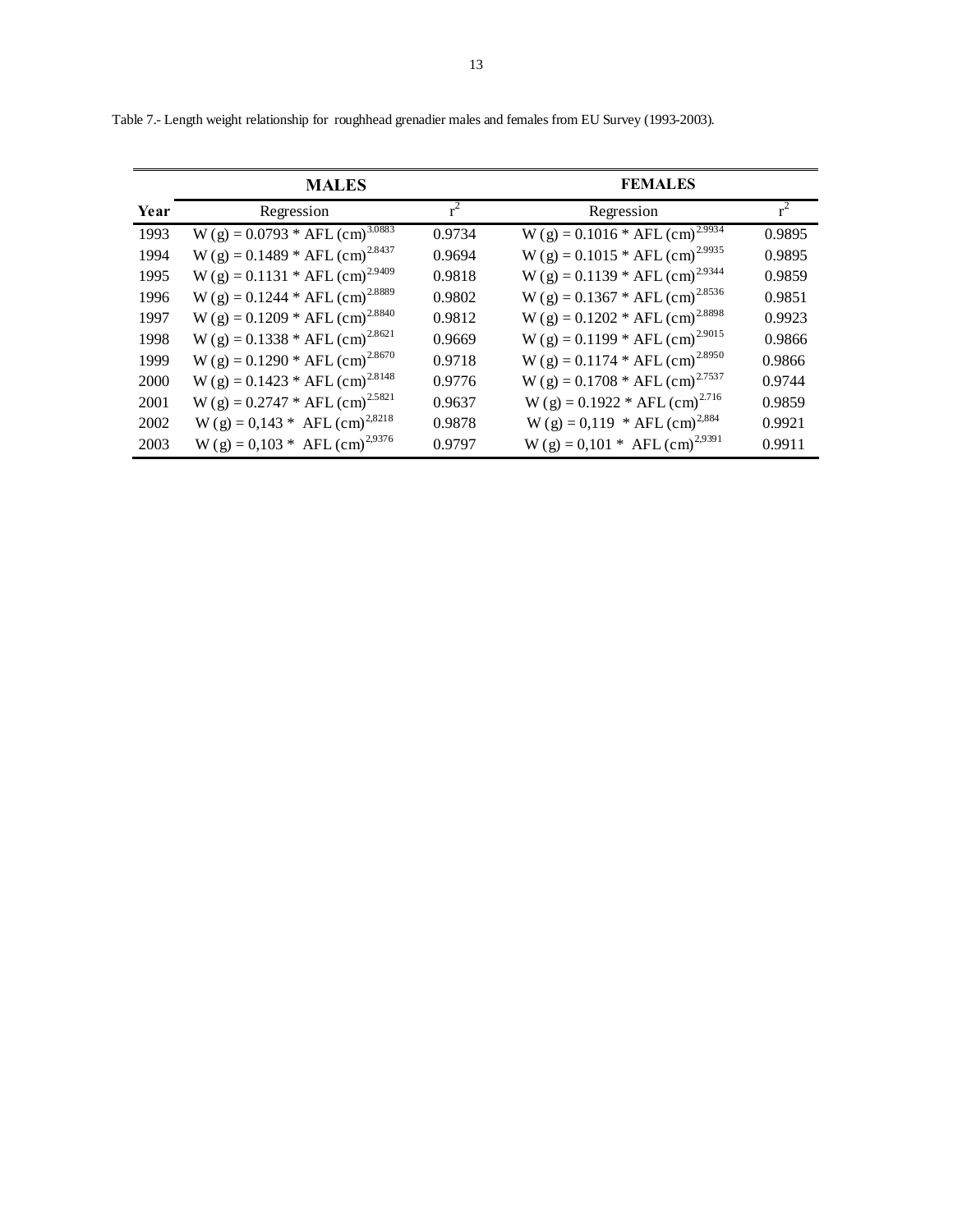

**Fig. 1**. Total biomass estimated by the swept area method for the area studied during the EU bottom trawl survey (1988-2003). 2003: biomass transformed using the Robson method.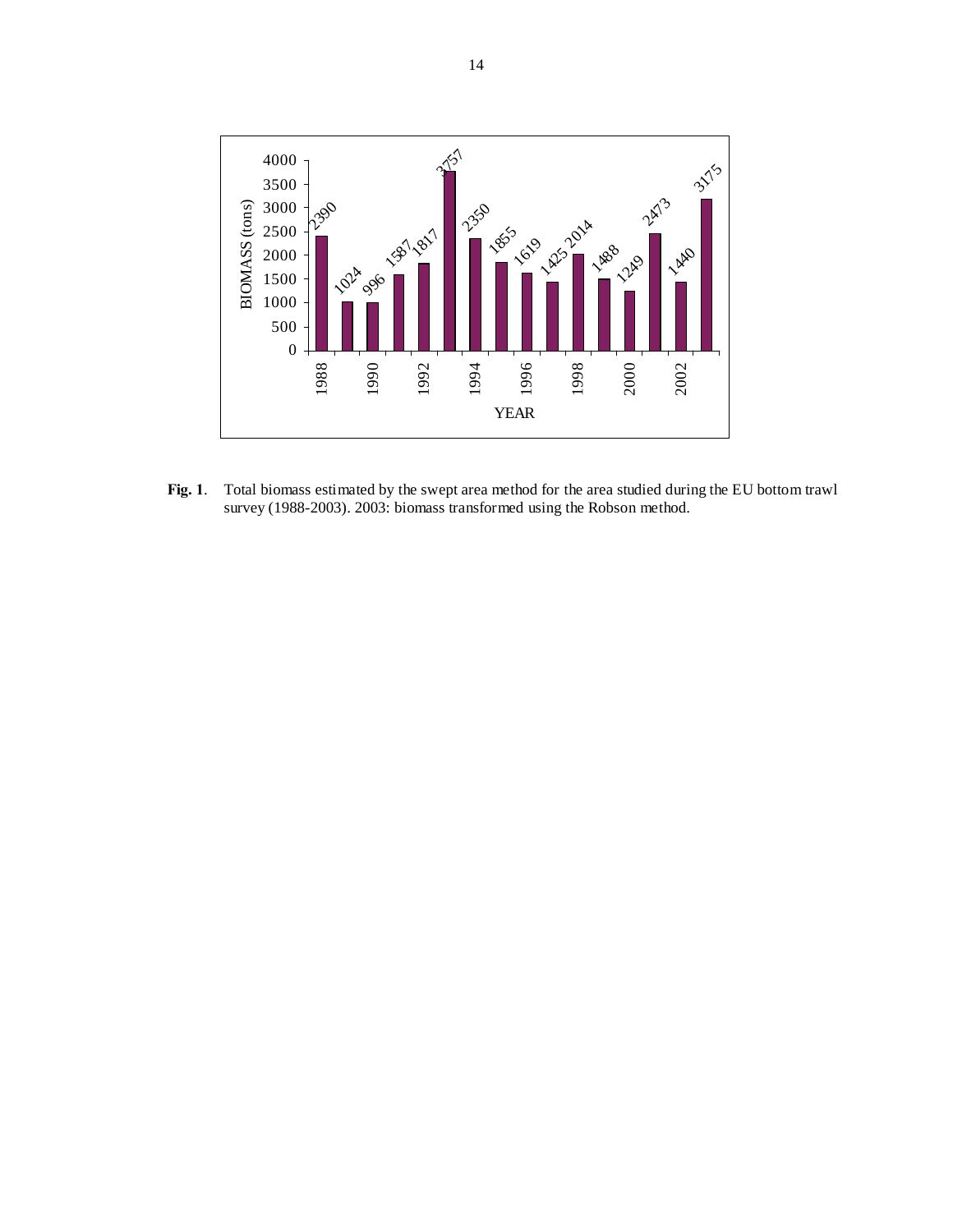

Fig. 2. Annual length distribution by sex (except 1991-1992) in Flemish Cap 1991-2003.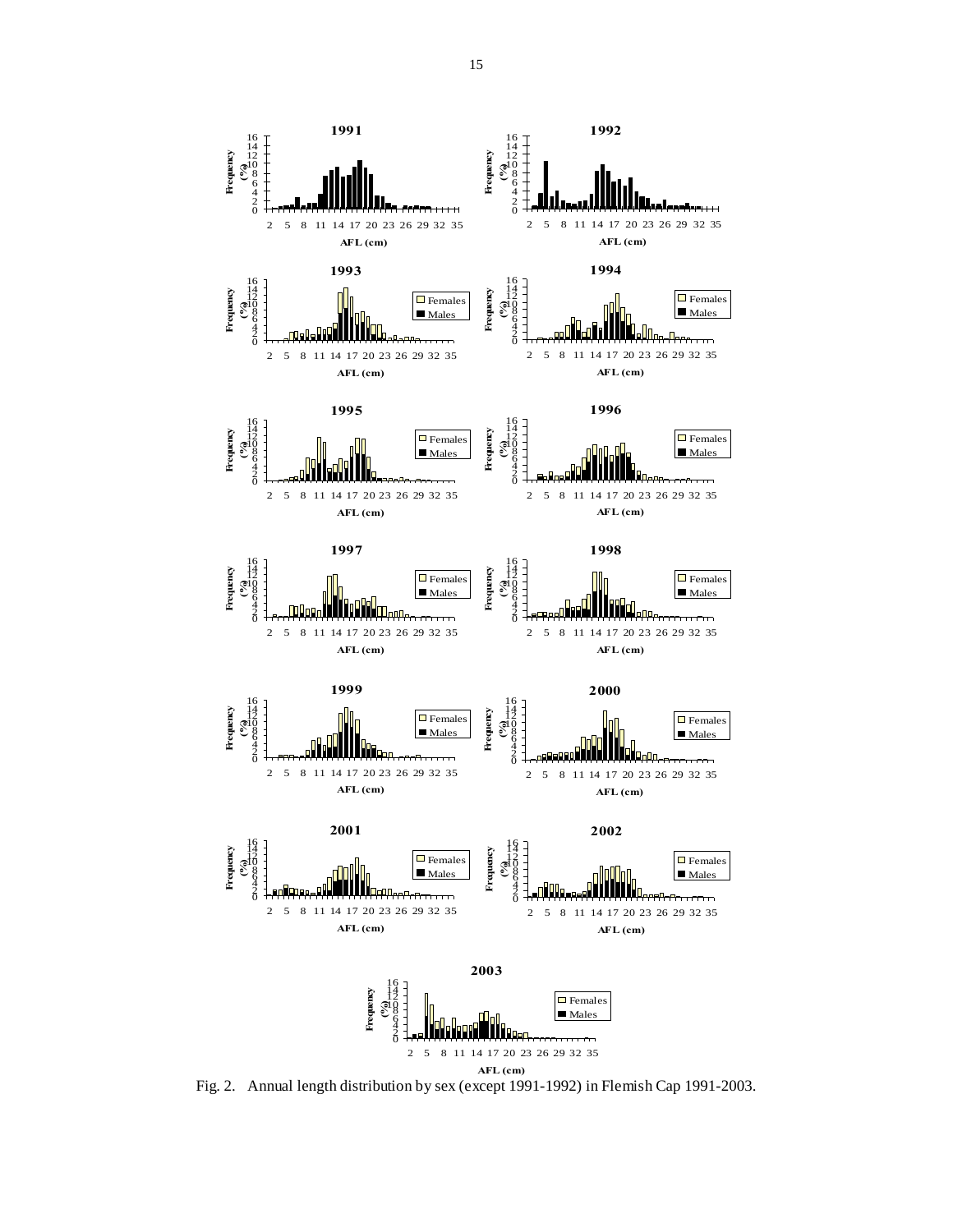

Fig. 3. Annual age composition by sex (except 1991-1992), in Flemish Cap 1991-2003.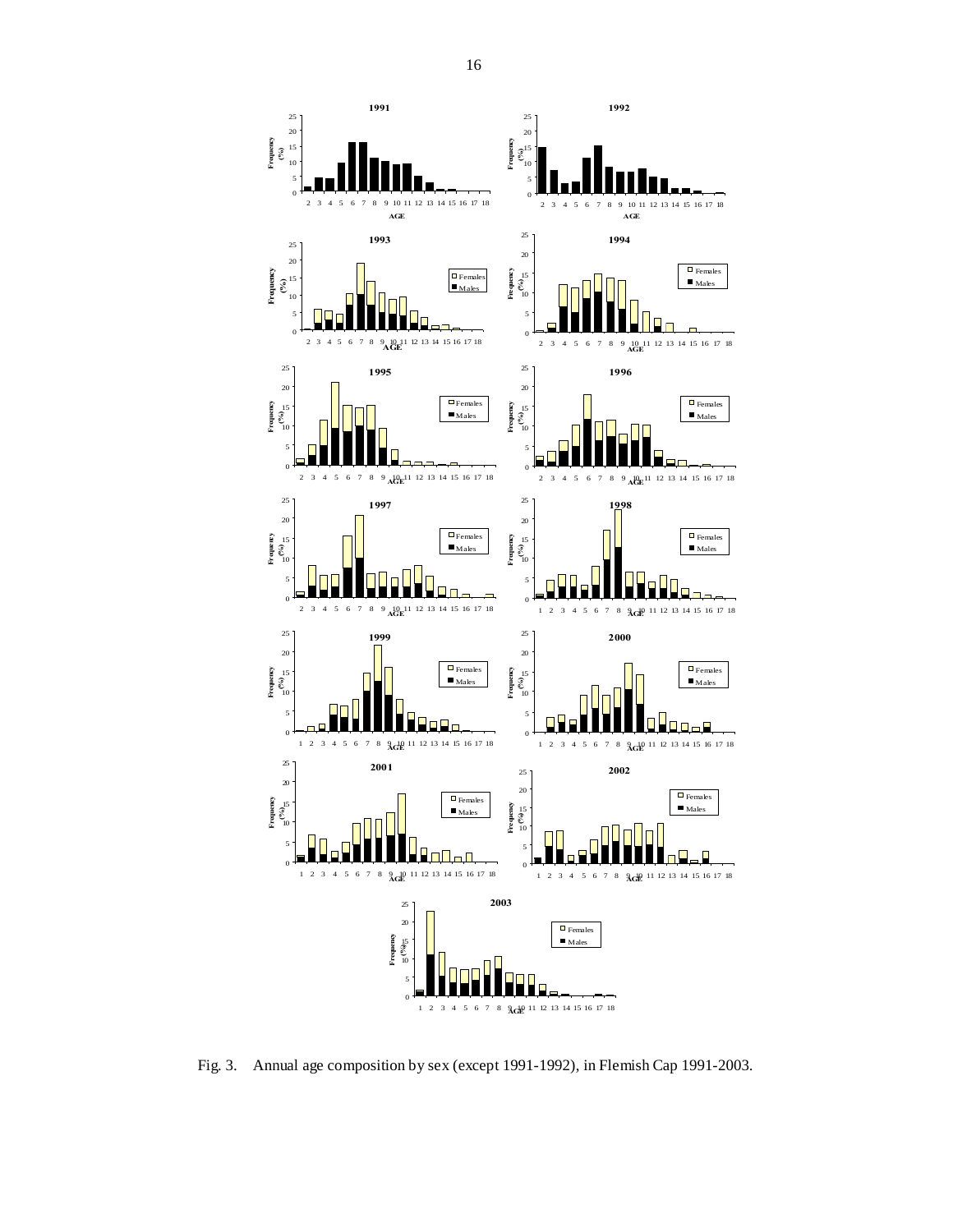



Fig. 4. Female ratio by age in Flemish Cap 1993-2003.



**TOTAL 1993-2003**

Fig. 5. Female ratio by length in Flemish Cap 1993-2003.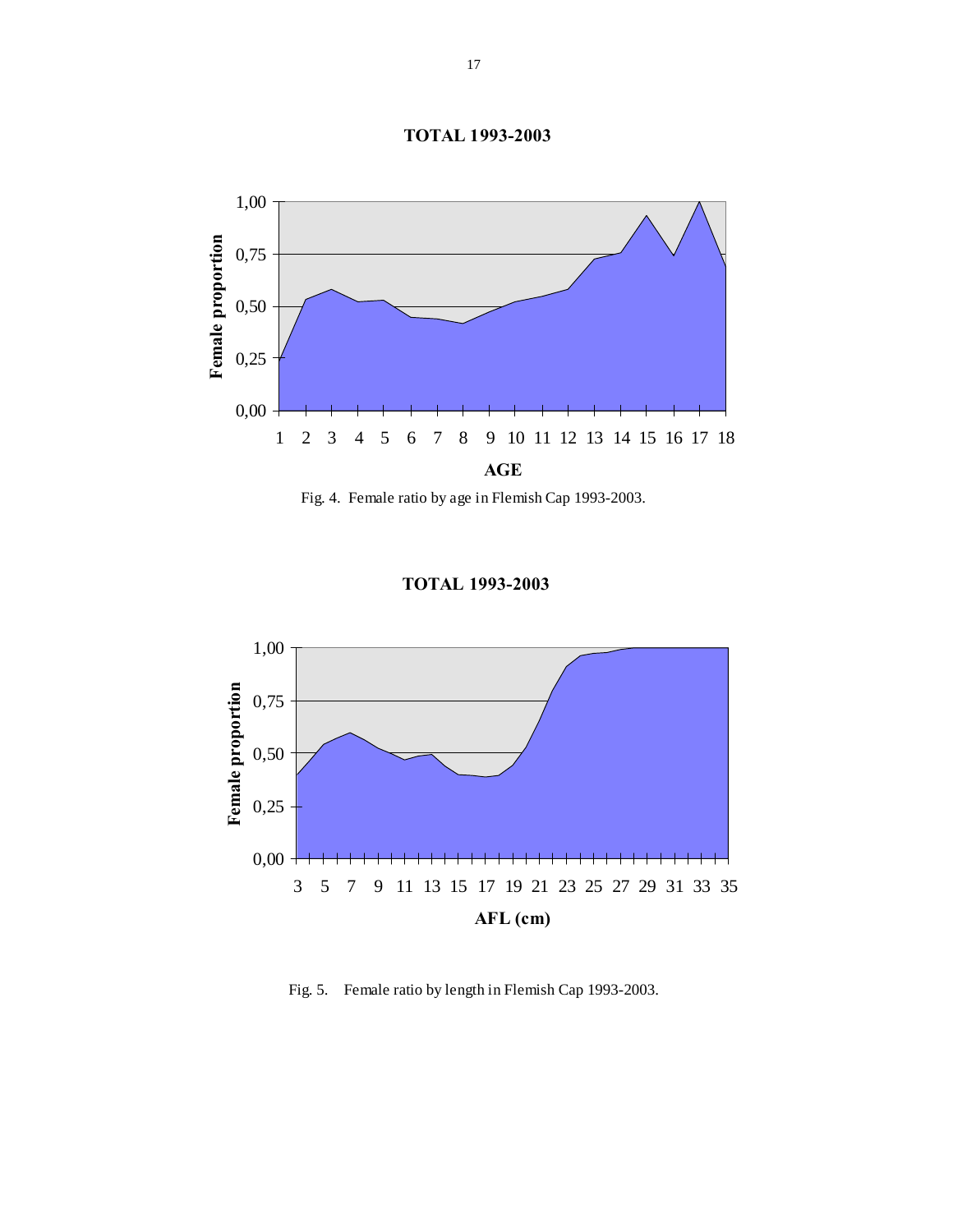

Fig. 6. Logarithmic growth curve by sexes in Flemish Cap 2003.



Fig. 7. Catch curves by sex for roughhead grenadier in Flemish Cap 1994-2003.